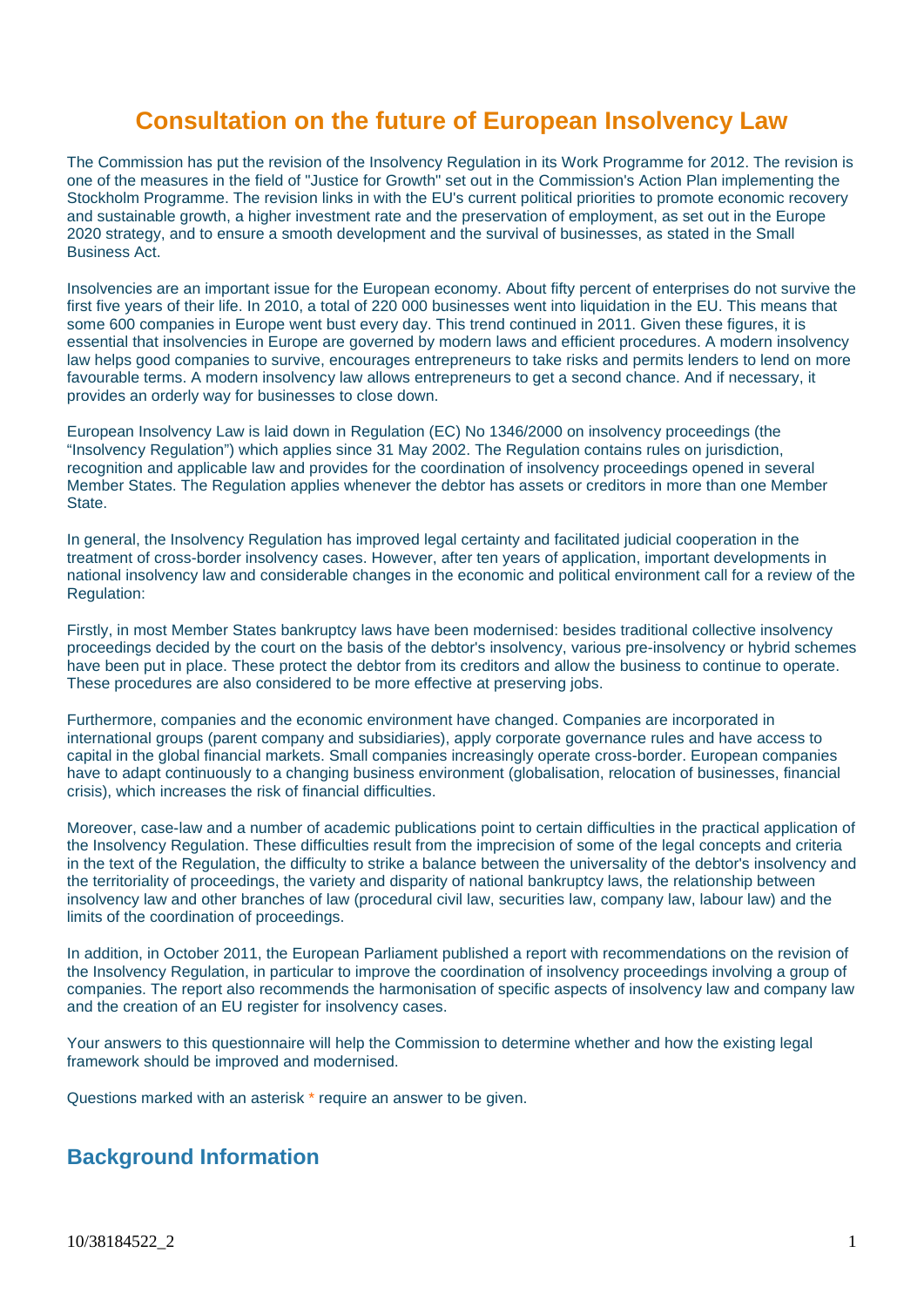This consultation is addressed to the broadest public possible, as it is important to get views and input from all interested parties and stakeholders. In order to best analyse the responses received, there is a need for a limited amount of background information about you as a respondent

| Please indicate your role for the purpose of this consultation |  |  |
|----------------------------------------------------------------|--|--|
| Private individual or self-employed                            |  |  |
| Company                                                        |  |  |
| Bank, credit institution or investment fund                    |  |  |
| Judge                                                          |  |  |
| Insolvency practitioner                                        |  |  |
| Other legal practitioner                                       |  |  |
| Public authority                                               |  |  |
| Academic                                                       |  |  |
| $\boxtimes$ Other                                              |  |  |

| Please indicate the size of your company:   |  |  |
|---------------------------------------------|--|--|
| $\boxtimes$ large (more than 250 employees) |  |  |
| medium (less than 250 employees)            |  |  |
| small (less than 50 employees)<br>l H       |  |  |
| micro (less than 10 employees)              |  |  |

## **Please specify**

The City of London Law Society ("**CLLS**") represents approximately 14,000 City of London lawyers through individual and corporate membership including some of the largest international law firms in the world. These law firms advise a variety of clients from multinational companies and financial institutions to Government departments, often in relation to complex, multi jurisdictional legal issues.

The CLLS responds to a variety of consultations on issues of importance to its members through its 17 specialist committees. This response has been prepared by the CLLS Insolvency Law Committee. Individuals and firms represented on this Committee are as follows:

Hamish Anderson, Norton Rose LLP (Chair)

Ken Baird, Freshfields Bruckhaus Deringer LLP

Nigel Barnett, SNR Denton UK LLP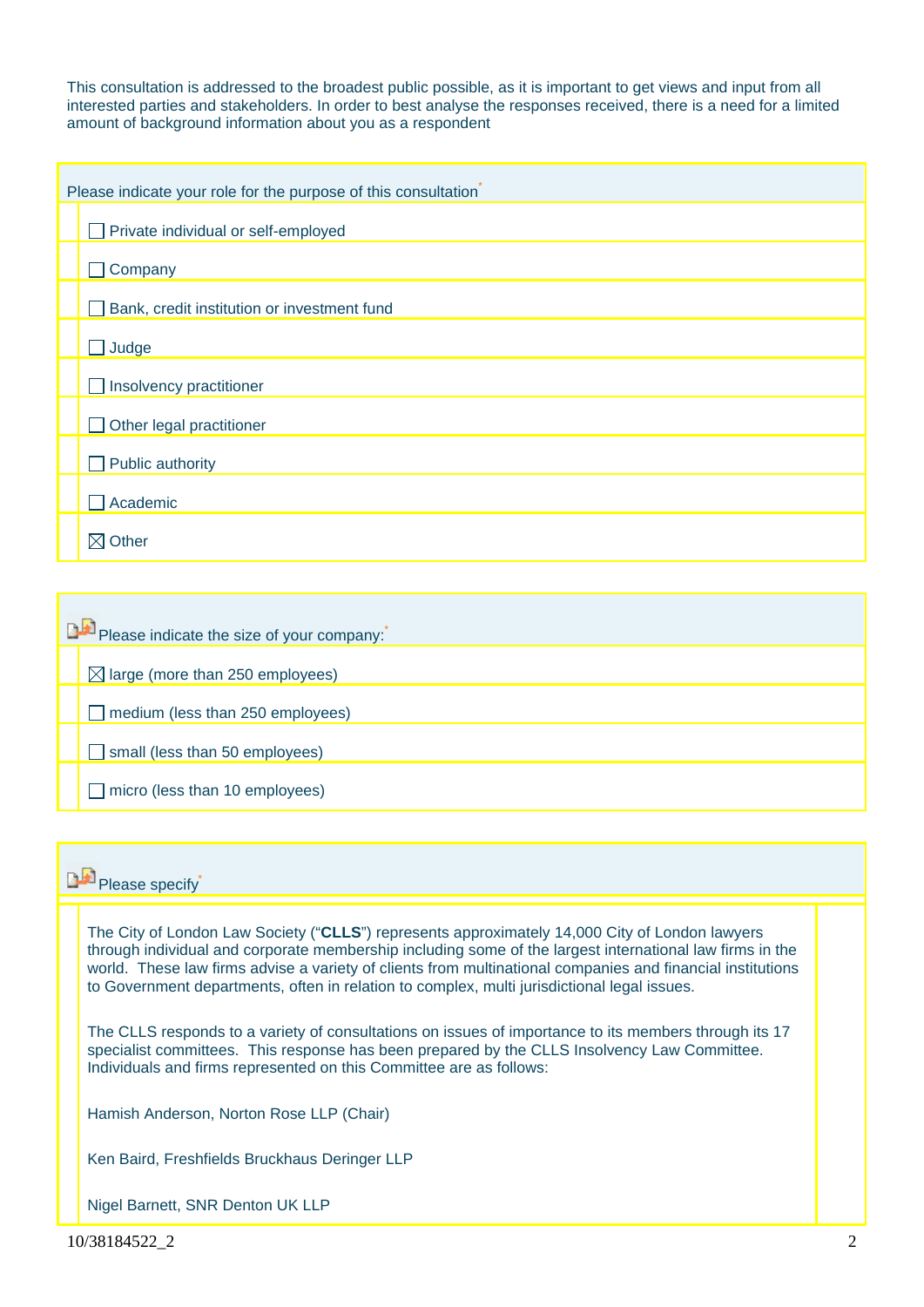| Tony Bugg, Linklaters LLP                                |  |
|----------------------------------------------------------|--|
| Adrian Cohen, Clifford Chance LLP                        |  |
| Patrick Corr, Sidley Austin LLP                          |  |
| Stephen Foster, Hogan Lovells International LLP          |  |
| Stuart Frith, Stephenson Harwood                         |  |
| Stephen Gale, Herbert Smith LLP                          |  |
| Ian Hodgson, Slaughter and May                           |  |
| Ben Larkin, Berwin Leighton Paisner LLP                  |  |
| Chris Mallon, Skadden Arps Slate Meagher & Flom (UK) LLP |  |
| Jennifer Marshall, Allen & Overy LLP                     |  |
| Byron Nurse, Eversheds LLP                               |  |
| James Roome, Bingham McCutchen LLP                       |  |
| Mike Woollard, SJ Berwin LLP                             |  |

| Have you had practical experience with cross-border insolvencies and if so, in what capacity? |  |  |  |
|-----------------------------------------------------------------------------------------------|--|--|--|
| Yes                                                                                           |  |  |  |
|                                                                                               |  |  |  |

| $\mathbb{R}$ If so, |                                                                |  |
|---------------------|----------------------------------------------------------------|--|
|                     | as a creditor                                                  |  |
|                     | as an employee in a case of insolvency of my employer          |  |
|                     | as an insolvent debtor                                         |  |
|                     | as an over-indebted private individual or self-employed person |  |
|                     | as a judge                                                     |  |
|                     | $\boxtimes$ as an insolvency practitioner                      |  |
|                     | $\boxtimes$ as other legal practitioner                        |  |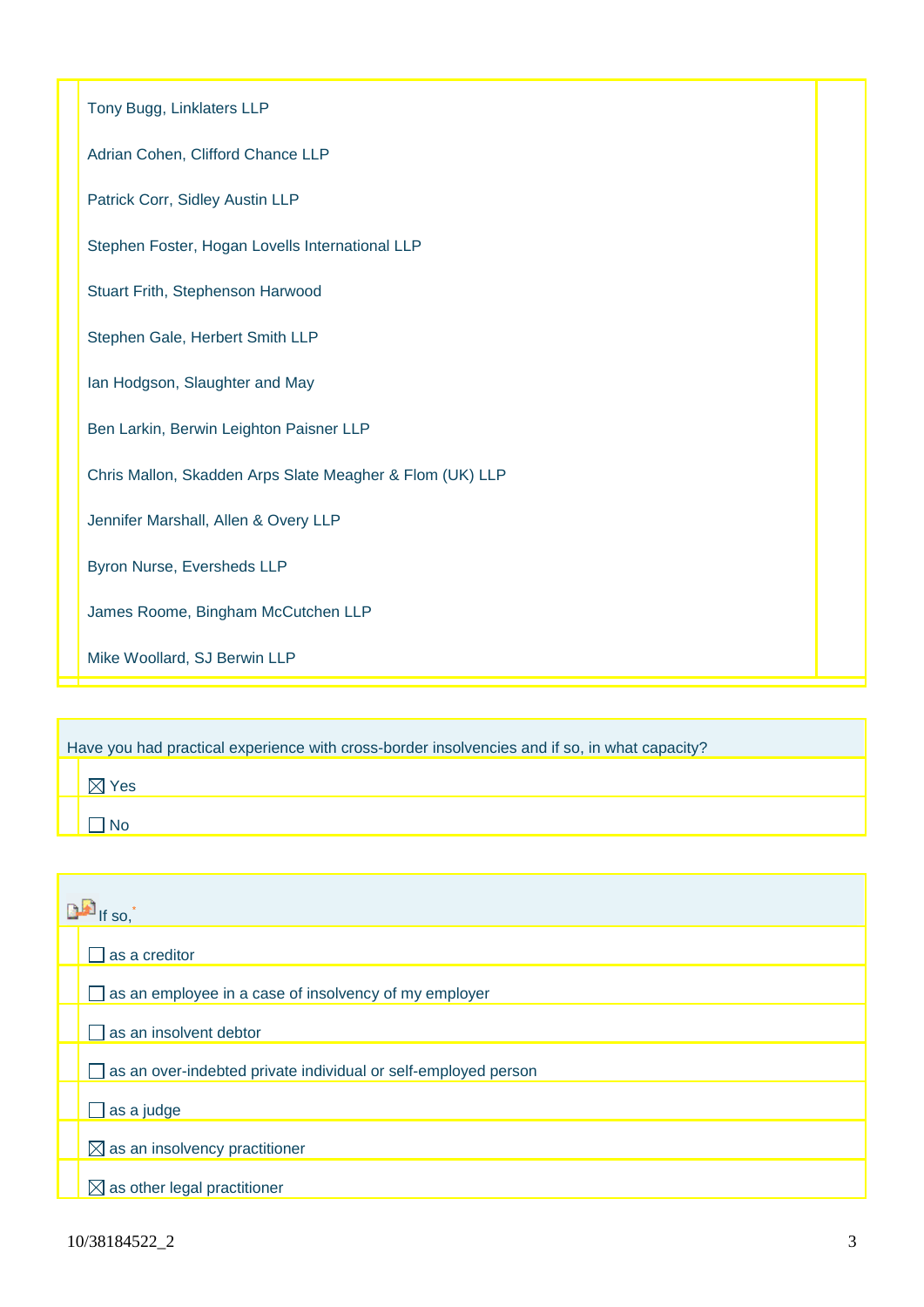# **Please specify**

The City of London Law Society Insolvency Law Committee members represent international law firms who have been instructed on some of the largest and most complex cross-border restructurings and insolvencies of recent years. As practitioners, the committee is able to comment on concepts which may seem attractive from an academic or theoretical perspective but which would give rise to issues in practice.

| Please indicate the country where you are located |              |                            |  |
|---------------------------------------------------|--------------|----------------------------|--|
| Austria                                           | Greece       | Portugal                   |  |
| Belgium                                           | Hungary      | Romania                    |  |
| <b>Bulgaria</b>                                   | Ireland      | Slovakia                   |  |
| $\Box$ Cyprus                                     | Italy        | Slovenia                   |  |
| <b>Czech Republic</b>                             | Latvia       | Spain                      |  |
| <b>Denmark</b>                                    | Lithuania    | Sweden                     |  |
| Estonia                                           | Luxembourg   | $\boxtimes$ United Kingdom |  |
| Finland                                           | <b>Malta</b> | Other                      |  |
| France                                            | Netherlands  |                            |  |
| Germany                                           | Poland       |                            |  |



**PH** Please provide your contact information (name, address and email-address)<sup>\*</sup>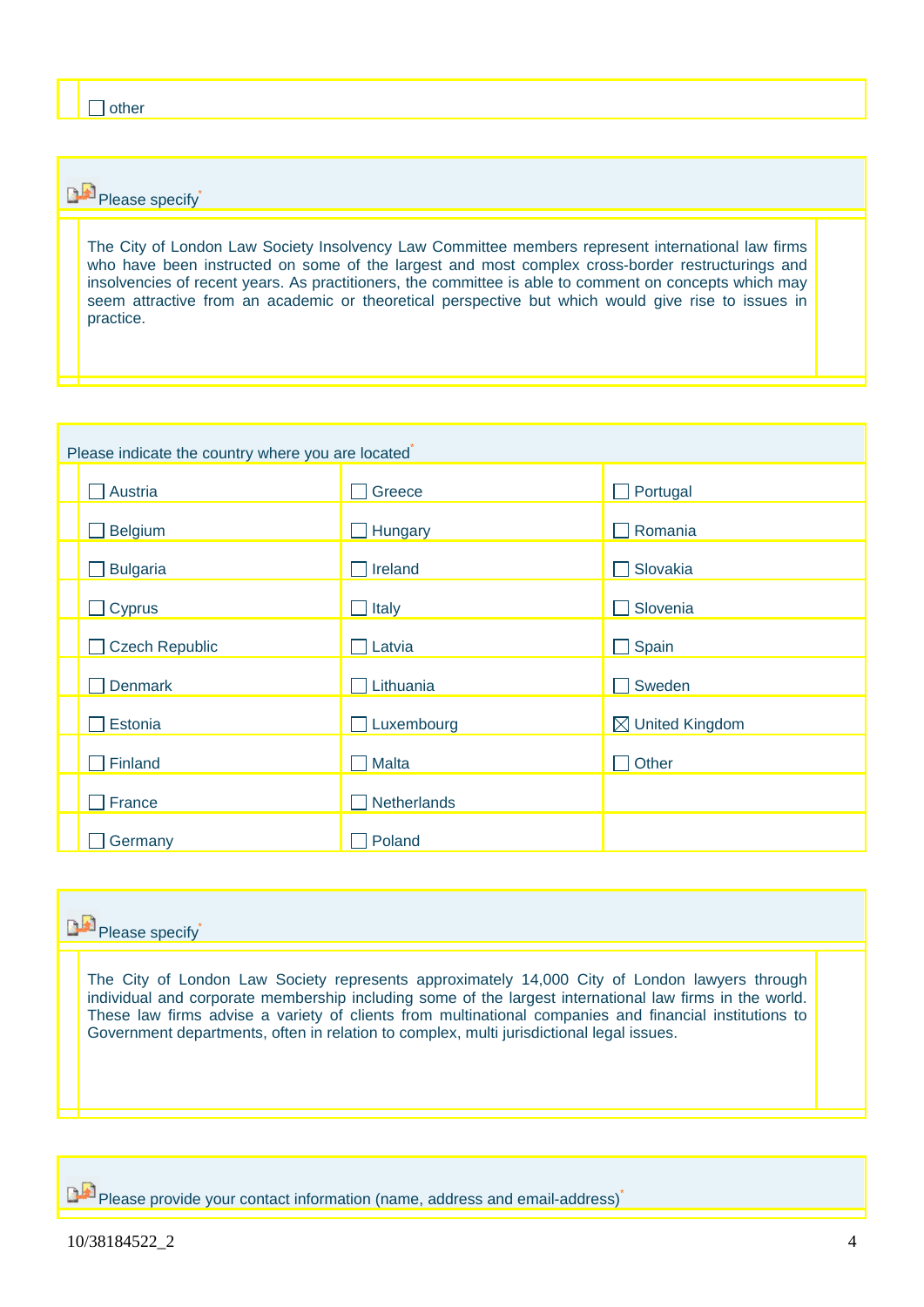Hamish Anderson Chair of the City of London Law Society Insolvency Law Committee Norton Rose LLP 3 More London Riverside London SE1 2AQ hamish.anderson@nortonrose.com

# **General Assessment**

In your view, does the Insolvency Regulation operate effectively and efficiently to coordinate cross-border insolvency proceedings?

 $\boxtimes$  Yes

 $\n <sup>n</sup>$ 

**If** if so, which main problems have you faced or noticed?

Overall, based on our collective experience as legal practitioners of leading international law firms, we consider that the Insolvency Regulation operates, for the most part, effectively and efficiently to coordinate cross-border insolvency proceedings.

Issues relating to a company's centre of main interests ("**COMI**") and the application of the Insolvency Regulation to cross-border insolvencies involving groups of companies have been addressed and are continuing to be addressed through case-law and market practice and so we would not recommend any changes in this regard.

The Court of Justice of the European Union has performed its function well with regards to interpreting the Insolvency Regulation and providing guidance in relation to issues such as COMI for which, following a number of decisions, there is now a clear framework. In addition, a case-law approach has helped to align this concept globally. We consider that it would be unhelpful if changes to the Insolvency Regulation were now made, leading to a period of uncertainty while the new provisions were tested by the courts.

With respect to the application of the Insolvency Regulation to cross-border insolvencies involving groups of companies, in our experience, the market has proved very effective in providing successful practical solutions that have maximised value for creditors. We consider that market driven solutions are the right approach as this is inherently more flexible than a prescribed and rigid framework for group situations set out in the Insolvency Regulation.

Finally, the interaction of the Insolvency Regulation with Regulation (EC) No 44/2001 on jurisdiction and the recognition and enforcement of judgments in civil and commercial matters (the "**Brussels I Regulation**"), has raised certain issues particularly in the context of schemes of arrangement under the UK Companies Act 2006 and the uncertainty as to whether schemes of arrangement will be recognised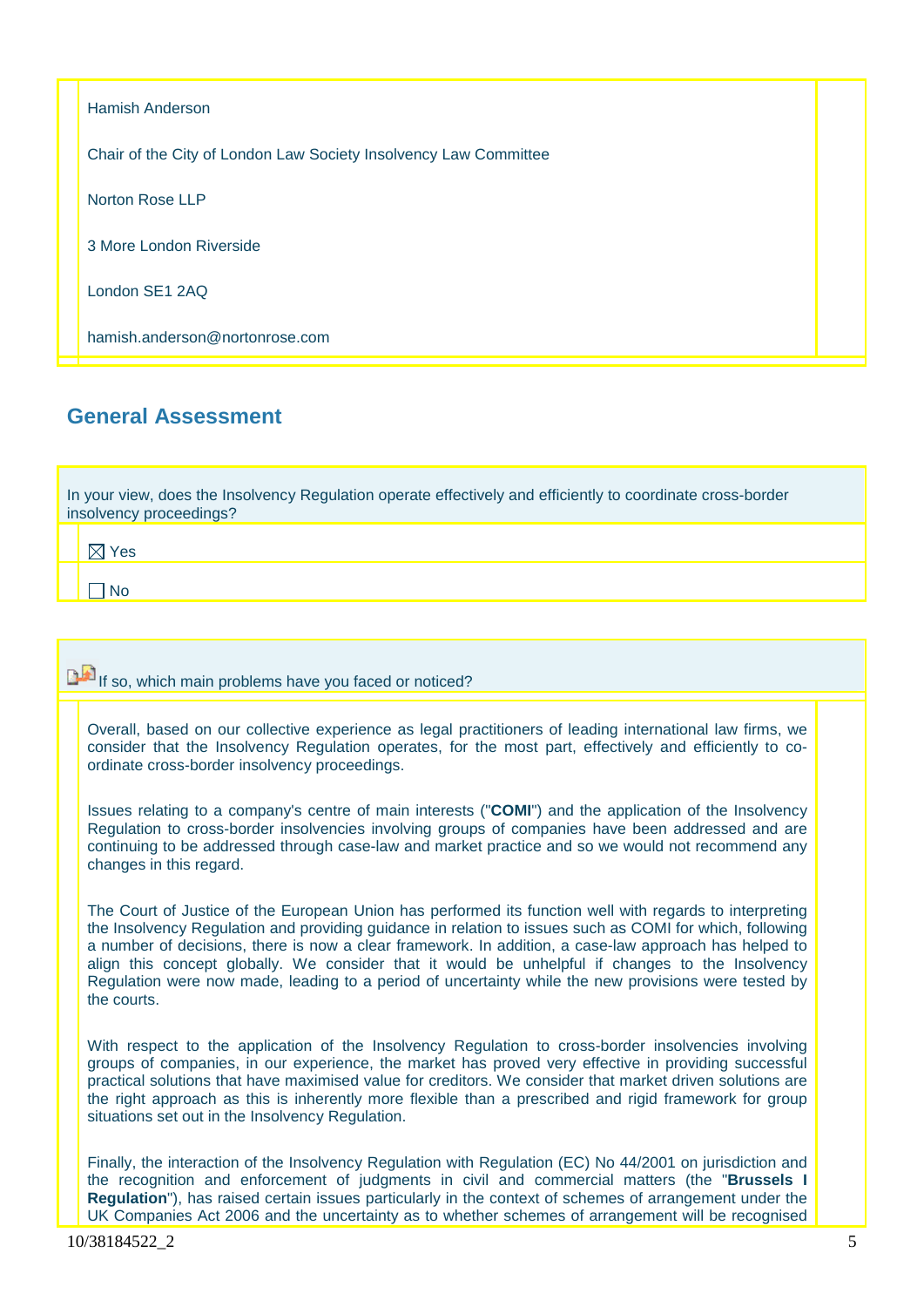by the courts in other Member States. We suggest that schemes of arrangement continue to remain outside of the scope of the Insolvency Regulation and, instead, be dealt with through amendments of the Brussels I Regulation (as discussed in our response below).

Which principal changes, if any, would you suggest to improve the existing legal framework for cross-border insolvency in the EU?

In addition to the changes to the Brussels I Regulation referred to above, in our experience, it would be helpful to consider further the provisions dealing with the coordination between main and secondary proceedings and the provisions in relation to applicable law.

As discussed in our response below, we consider that there would be merit in preventing a court from opening secondary proceedings without first notifying and engaging with the officeholders in the main proceedings and providing those officeholders with standing to make formal representations to the court should an application to open secondary proceedings be made. As creditors may receive a better return if secondary proceedings are not opened, it would be helpful if a court hearing an application to open secondary proceedings is in possession of such information.

There are also important uncertainties in relation to the exceptions in Articles 5 to 15 to the general applicable law rule in Article 4 which make it difficult to give clear advice to those structuring transactions. It would be helpful to have these uncertainties clarified either through an experts' report (such as the Virgos Schmit Report which accompanied the Convention on Insolvency Proceedings) or possibly through changes to the Insolvency Regulation. We would stress, however, that the intention should merely be to clarify any areas of uncertainty. We agree with the objectives and substance of the applicable law rules as currently drafted.

## **Scope of the Insolvency Regulation**

### 1. Types of proceedings covered

The Insolvency Regulation applies to collective insolvency proceedings which entail the partial or total loss of the debtor's control over his affairs and the appointment of a liquidator or administrator ("insolvency practitioner"). It contains a list of national procedures which fulfil these criteria. The Insolvency Regulation does not, in principle, cover national procedures which provide for the restructuring of a company at a pre-insolvency stage ("preinsolvency proceedings") or leave the existing management in place ("hybrid proceedings"). However, such proceedings have recently been introduced in several Member States because they are considered to increase the chances of successful restructuring of businesses. Some of these proceedings are nevertheless listed in the Insolvency Regulation but the extent to which they are covered by it is subject to controversy. When the Insolvency Regulation does not apply, companies do not benefit from the automatic recognition of the effects of the procedure, for example, the suspension of payment obligations, throughout the EU. There is also no coordination with proceedings in other Member States.

| In your view, has it created problems that the Insolvency Regulation does not, in principle, apply to pre-insolvency<br>or hybrid proceedings and that the effects of such proceedings are therefore not recognised EU-wide? |      |                   |
|------------------------------------------------------------------------------------------------------------------------------------------------------------------------------------------------------------------------------|------|-------------------|
| $\boxtimes$ Yes                                                                                                                                                                                                              | l No | $\Box$ No opinion |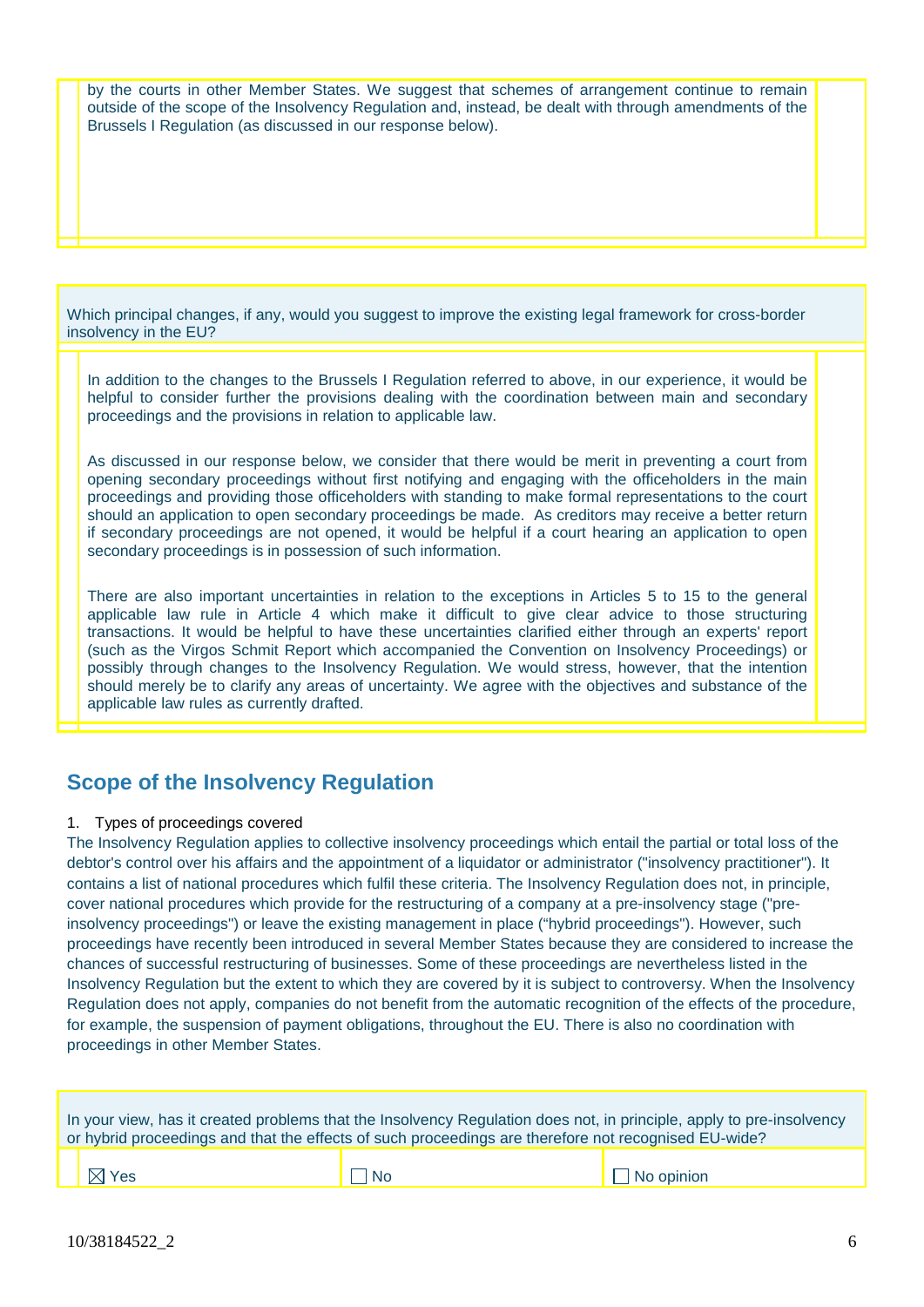# If so, please give examples of cases where problems have arisen or could arise

While it may be advantageous to include certain pre-insolvency or hybrid proceedings within the scope of the Insolvency Regulation, we would recommend that the decision as to which procedures to include should be made at the national level. This would enable a decision to be made as to whether a particular procedure should be kept outside the scope of the Insolvency Regulation and therefore remain available to debtors who may not have their COMI in that jurisdiction (see, for example, the extensive use of schemes of arrangement by debtors whose COMI is not in the UK). We do not consider that any amendments to the Insolvency Regulation are required in this respect, so long as it is clear that the Annexes contain a definitive list of the available procedures in a particular jurisdiction. The fact that French safeguard proceedings are currently listed in Annex A shows that it is possible to list preinsolvency proceedings under the current framework.

Accordingly, we would recommend that each Member State be permitted to list the pre-insolvency or hybrid proceedings that it wishes to include in the scope of the Insolvency Regulation in Annex A (with Annex C amended accordingly) and that those Annexes be classified as definitive to avoid the uncertainty inherent in the courts of other Member States having to decide whether a listed proceeding is or is not an "insolvency proceeding". Although we are seeing a move towards agreement on the definitive nature of the Annexes (as, for example, in *Eurotunnel* and *Fabryka Mebli Tapicerowanych Christianapol*), contrary views exist (see for example the Rhodes Multi Member Court of First Instance decision of 2007 where the court sought to determine whether Dutch proceedings fell within the scope of the Insolvency Regulation by reference to the definition of "insolvency proceedings" despite the fact that the Dutch bankruptcy proceedings were listed in Annex A) and so confirmation of the Annexes' definitive status would be helpful.

| Should the Insolvency Regulation accommodate national legal procedures which provide for the restructuring of a |  |  |  |
|-----------------------------------------------------------------------------------------------------------------|--|--|--|
| company at a pre-insolvency stage or which leave the existing management in place?                              |  |  |  |
|                                                                                                                 |  |  |  |

 $\boxtimes$  Yes  $\Box$  No  $\Box$  No  $\Box$  No opinion

If so, which type of pre-insolvency or hybrid proceedings should be covered by the Insolvency Regulation and recognised in other Member States?

Please see response above. We would recommend that it be left to Member States to decide whether the Insolvency Regulation should cover pre-insolvency restructuring or debtor in possession procedures. Again, the fact that debtor in possession proceedings (such as German self-management) are already available as main proceedings shows that no amendments need to be made to the Insolvency Regulation in this regard.

In recent years, new procedures for dealing with over-indebtedness of private individuals and self-employed persons have been put in place in many countries. Most of these schemes are not covered by the Insolvency Regulation because they do not fulfil the Regulation's conditions for insolvency proceedings because the debtor often maintains full control over its assets and not all Member States provide for the appointment of an insolvency practitioner. Moreover, certain of the Insolvency Regulation's provisions are not adapted to deal with "private bankruptcy".

Should the Insolvency Regulation be applicable to over-indebted private individuals and self-employed persons?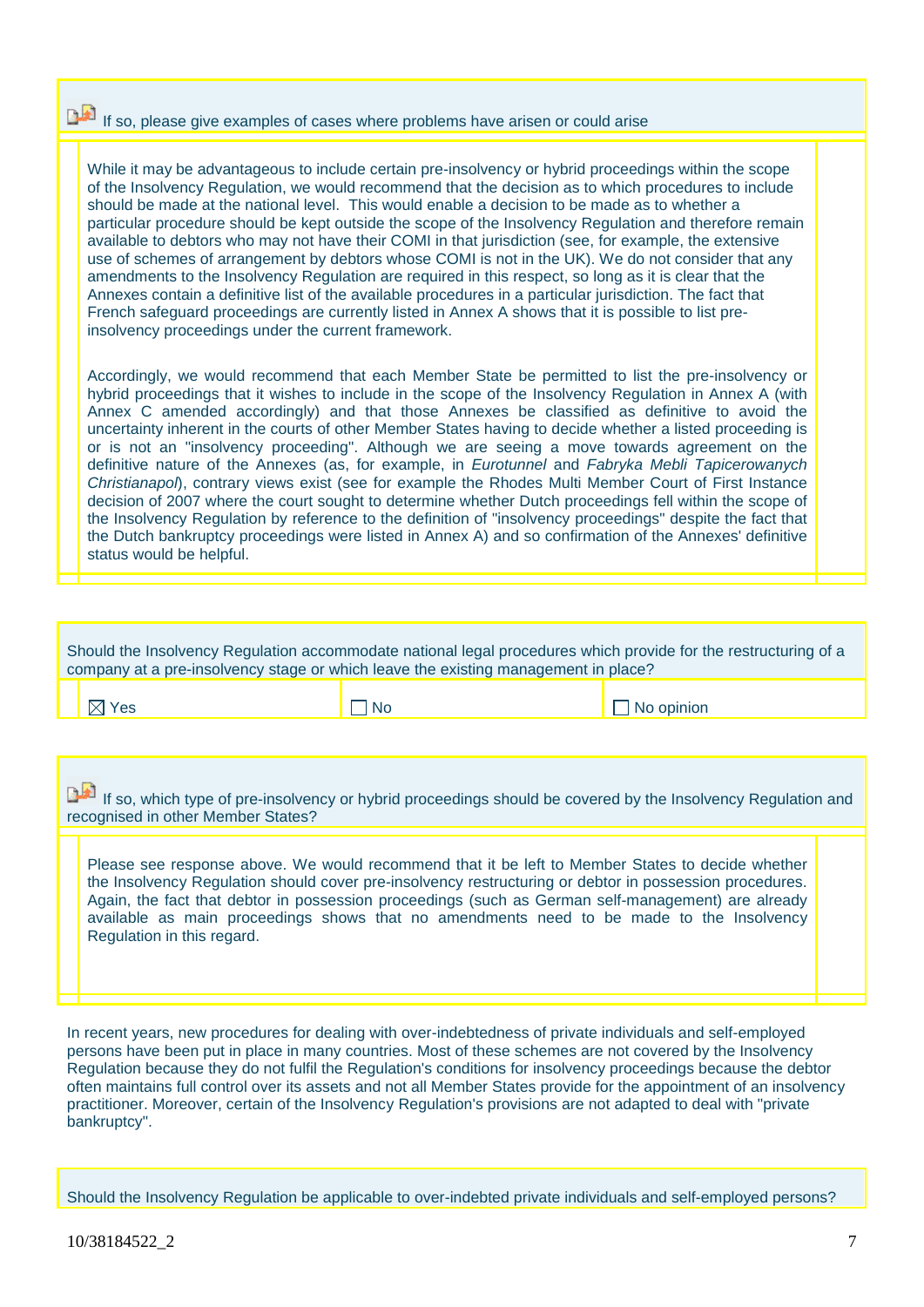$\Box$  No  $\Box$  No opinion

If so, how could the Insolvency Regulation be amended to accommodate the recognition and coordination of civil bankruptcy procedures in different Member States?

In our experience, while the applicability of the Insolvency Regulation to over-indebted private and selfemployed individuals is not an issue in the United Kingdom as these individuals are subject to bankruptcy proceedings and are therefore covered by the scope of the Insolvency Regulation, we would recommend that it be left to Member States (as for pre-insolvency and hybrid procedures) to decide whether to extend the scope of the Insolvency Regulation to cover civil bankruptcy procedures. In order to comply with the requirement in the Insolvency Regulation that there is a divestment of assets from the debtor, we consider that these proceedings should involve either the appointment of an insolvency officeholder or the supervision of the court or the right for an affected creditor to apply to the court.

### 2. International dimension of insolvency proceedings

In geographical terms, the Insolvency Regulation is limited to the recognition and coordination of cases within the European Union. It contains no provisions on the recognition of or coordination with insolvency proceedings commenced outside the European Union if there are assets located or litigation pending in a Member State. Likewise, the Insolvency Regulation does not govern the coordination of insolvency proceedings commenced in parallel inside and outside the EU. The effects of the foreign proceedings in these cases are currently determined solely by national law.

| In your view, has it created problems in practice that the Insolvency Regulation does not contain provisions for the<br>recognition of insolvency proceedings outside the EU or the coordination between proceedings inside and outside<br>the EU?                                                                                                                                                                                                                                                                                                                                                                                                      |                |            |  |  |
|---------------------------------------------------------------------------------------------------------------------------------------------------------------------------------------------------------------------------------------------------------------------------------------------------------------------------------------------------------------------------------------------------------------------------------------------------------------------------------------------------------------------------------------------------------------------------------------------------------------------------------------------------------|----------------|------------|--|--|
| Yes                                                                                                                                                                                                                                                                                                                                                                                                                                                                                                                                                                                                                                                     | $\boxtimes$ No | No opinion |  |  |
|                                                                                                                                                                                                                                                                                                                                                                                                                                                                                                                                                                                                                                                         |                |            |  |  |
| If so, should the Regulation be amended to address these problems?                                                                                                                                                                                                                                                                                                                                                                                                                                                                                                                                                                                      |                |            |  |  |
| Based on our experience in the UK, the absence of provisions in the Insolvency Regulation for the<br>recognition of insolvency proceedings outside the EU or for the coordination between proceedings inside<br>and outside the EU has not proved problematic. In the UK, a framework for recognising foreign<br>insolvency proceedings is already in place via section 426 of the Insolvency Act 1986, the common law,<br>the Administration of Justice Act 1920, the Foreign Judgments (Reciprocal Enforcement) Act 1933 and<br>the Cross-Border Insolvency Regulations 2006 (which implement the UNCITRAL Model Law on Cross-<br>Border Insolvency). |                |            |  |  |

While we recognise that a similar framework may not be in place in other Member States, in our opinion it would be preferable for the Insolvency Regulation not to be widened in scope in this regard. Any amendment to the Insolvency Regulation is liable to cut across the existing regimes, and in particular the UNCITRAL Model Law on Cross-Border Insolvency. Rather, we would recommend that those Member States who have yet to sign up to the UNCITRAL Model Law on Cross-Border Insolvency be encouraged to do so.

## **Competent court to open insolvency proceedings**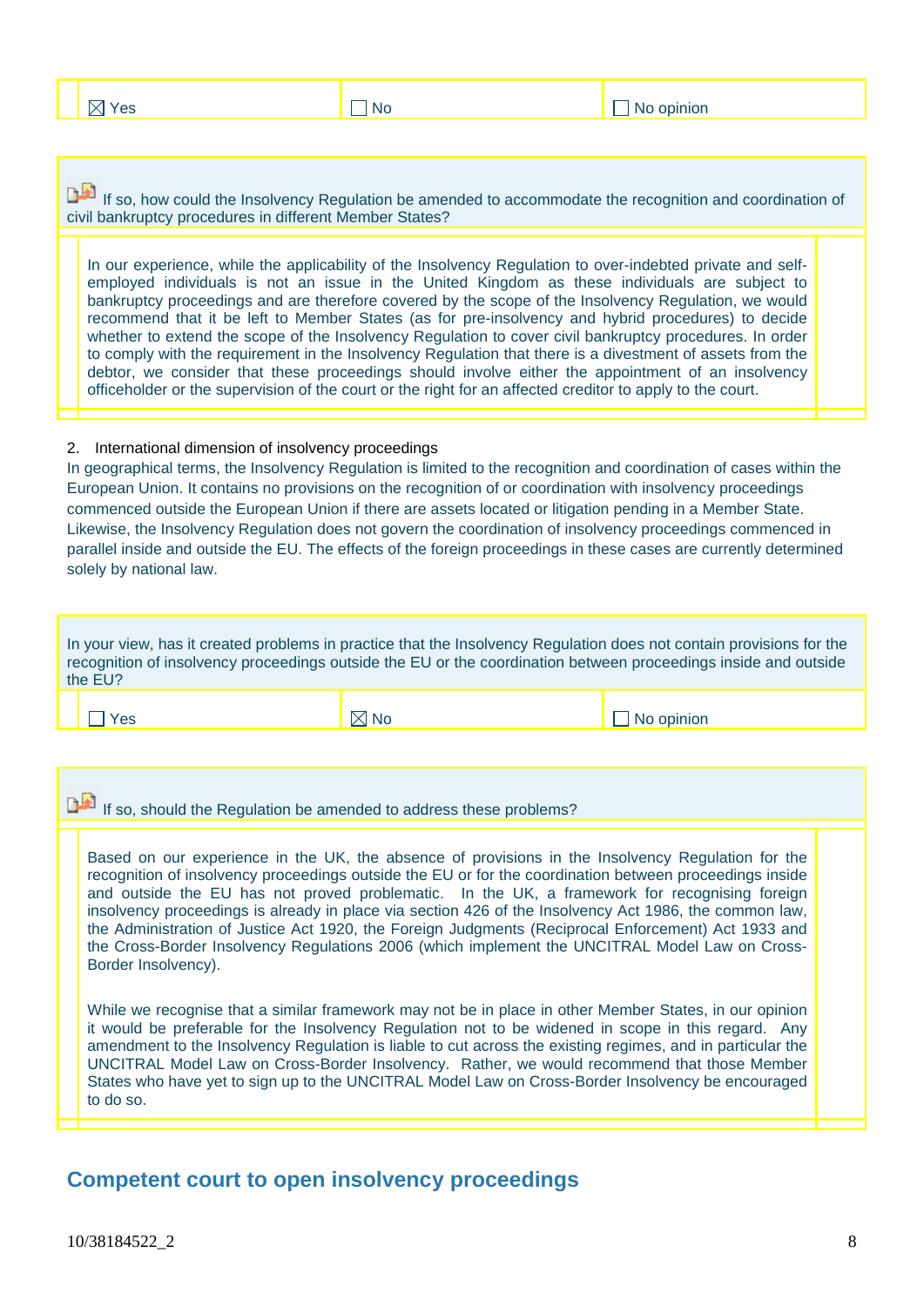The Insolvency Regulation provides that only the courts of the Member State in which the debtor has the centre of its main interests ("COMI") have jurisdiction to open main insolvency proceedings. In the case of a company or a legal person, the centre of its main interests is presumed to be at the place of the debtor's registered office unless it can be shown that the debtor "conducts the administration of its interest on a regular basis and in a manner ascertainable by third parties" in a different Member State. The concept of "COMI" has given rise to controversy and is a frequent source of litigation. There have also been cases where debtors have transferred their COMI in order to benefit from a more favourable insolvency regime.

In your view, is it appropriate that jurisdiction for opening main insolvency proceedings is determined by the location of the debtor's centre of its main interests ("COMI")?

|--|--|

 $\Box$  No  $\Box$  No opinion

| If so, how should it be amended? |                                                                                                                                                                                                                                                                                                                                                                                                                                                                                                                                                                                 |  |  |
|----------------------------------|---------------------------------------------------------------------------------------------------------------------------------------------------------------------------------------------------------------------------------------------------------------------------------------------------------------------------------------------------------------------------------------------------------------------------------------------------------------------------------------------------------------------------------------------------------------------------------|--|--|
|                                  | Based on our collective experience as practitioners, COMI is a useful tool for determining the appropriate<br>jurisdiction for main insolvency proceedings. We would not recommend, however, amending the text of<br>the Insolvency Regulation to define further or codify its meaning:                                                                                                                                                                                                                                                                                         |  |  |
|                                  | While some uncertainty used to exist as to the meaning of COMI, following the decisions of the<br>$\bullet$<br>Court of Justice of the European Union in Eurofood, Interedil and Mediasucre, there now exists a<br>clear framework for assessing a company's COMI.                                                                                                                                                                                                                                                                                                              |  |  |
|                                  | A codification of the current case-law position or, alternatively, importing a definition of COMI<br>$\bullet$<br>based on Recital 13 to the Insolvency Regulation would be to react to issues that have already<br>been considered and resolved by the courts and may hinder the flexibility required to face future<br>circumstances. Codification of the status quo may also result in extensive litigation to determine<br>if anything has changed and return the position to one of uncertainty.                                                                           |  |  |
|                                  | Judicial interpretation of COMI has enabled a helpful alignment between the position under the<br>$\bullet$<br>Insolvency Regulation and the position under the UNCITRAL Model Law on Cross-Border<br>Insolvency (as implemented in Great Britain through the Cross-Border Insolvency Regulations<br>2006 and in the US through Chapter 15 of the US Bankruptcy Code). Codification of the<br>definition of COMI in the Insolvency Regulation may have knock-on consequences and restrict<br>judicial ability to ensure consistency in the interpretation of these instruments. |  |  |

| Does the interpretation of the term "COMI" by case-law cause any practical problems? |                                                                                                                                                                                                                                                                                                                                                                                                                                                 |                |  |  |  |  |
|--------------------------------------------------------------------------------------|-------------------------------------------------------------------------------------------------------------------------------------------------------------------------------------------------------------------------------------------------------------------------------------------------------------------------------------------------------------------------------------------------------------------------------------------------|----------------|--|--|--|--|
|                                                                                      | Yes                                                                                                                                                                                                                                                                                                                                                                                                                                             | $\boxtimes$ No |  |  |  |  |
|                                                                                      | If so, please describe these problems                                                                                                                                                                                                                                                                                                                                                                                                           |                |  |  |  |  |
|                                                                                      | In our experience, a case law approach to the interpretation of COMI provides a valuable balance<br>between constructive flexibility to respond to each debtor's particular set of circumstances (for example,<br>the current approach to the insolvency of multinational groups of companies (see further below)) and<br>certainty arising out of the rebuttable presumption that a debtor's COMI is at the place of its registered<br>office. |                |  |  |  |  |
|                                                                                      | We would, however, welcome clarification of when an establishment must exist for the purpose of<br>opening secondary proceedings and, in particular, whether an establishment must exist at the time prior<br>main proceedings are opened.                                                                                                                                                                                                      |                |  |  |  |  |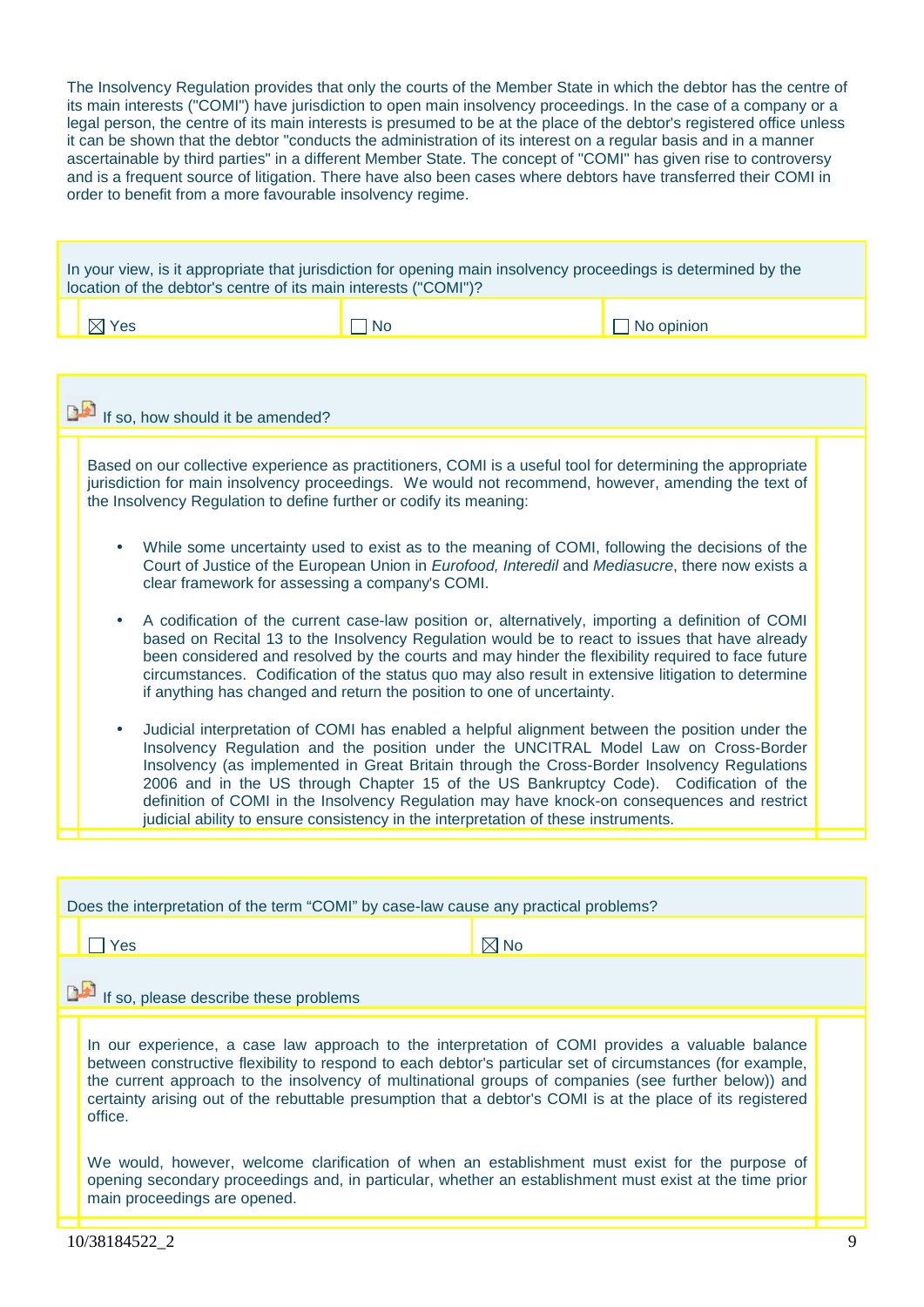Is there any evidence of abusive relocation of "COMI" by the debtor to obtain a more favourable insolvency regime?

 $Y$ es  $\begin{array}{ccc} & & \end{array}$ 

If so, please give examples, and suggest how such abuse could be prevented. Based on our practical experience: • "COMI shifting" is a valuable device that may be used to achieve an outcome for creditors that is better than would otherwise be available. There has been support for COMI shifting from the courts which have distinguished between good and bad forum shopping. Indeed, there are circumstances in which forum shopping will be acceptable and even prudent under the Insolvency Regulation in order to maximize recovery proceeds and preserve company value or viability or both (and suggests that the introduction of a "look back period" could potentially be detrimental). Examples of judicial endorsement of COMI shifting include: *Hellas Telecommunications (Luxembourg) II SCA*, where Lewison J remarked that one might expect a corporate entity (or an individual) to change its COMI from its original or presumed location in a system of law which encourages a single market across the whole of the European Union;*TXU Europe German Finance BV*, where the registrar presiding over a CVL of debtor companies incorporated in the Netherlands and the Republic of Ireland which had moved their COMIs to England, stated that he may not have granted an order for a winding up if there had been evidence that the COMI migration had prejudiced creditors; and *The PIN Group* restructuring, where the Cologne Insolvency Court found that it was not illegal to move a debtor's COMI to take advantage of legal restructuring tools in other member states. We would also note the decision in *Staubitz-Schreiber*, where AG Colomer distinguished between good and bad forum shopping in the opinion he delivered in the case, noting that forum shopping, in the absence of uniformity of private law systems, was merely the 'optimisation of procedural possibilities… which is in no way unlawful'. He subsequently reiterated these views in the opinion he issued in *Seagon*. We would therefore strongly suggest that any "look-back period" be avoided. A "lookback period" would not reflect the economic reality that COMI is (quite properly) a fluid concept and could run contrary to EU principles of freedom of establishment. Furthermore, any look-back period will be, by its very nature, an arbitrary length. Why should the position 6 months or 1 year be any more important than the position 6 months (or 1 year) less one day?

- Corporate structures are often artificially created following an acquisition to take advantage of certain benefits such as favourable tax regimes. These structures may not reflect reality going forward. Companies may wish to change their COMI for reasons that are unrelated to an insolvency filing and, in practice, it may be difficult to ascertain whether a company has moved its COMI solely to take advantage of a different insolvency regime or whether the move was influenced by other commercial factors. In this regard, any significant restrictions on a company's ability to move its COMI may not fit in well with the freedom of movement and establishment within the European Union.
- While in our experience abusive relocations of COMI have been a feature mostly of individual bankruptcies rather than corporate insolvencies, three factors alleviate against the risk of abusive COMI shifts in the corporate context. In practice, any COMI shift is time consuming and cannot be effected overnight, not least due to the requirement that COMI must be objectively ascertainable by third parties. In addition, the courts look closely at a debtor's COMI and are capable of identifying potential abuses, as is highlighted by the decision in *Hans Brochier Holdings Limited*. In this respect, a prescriptive checklist definition of COMI may end up providing a legitimate mask for what would otherwise be considered abusive forum shopping. The risk of an abusive COMI shift is also limited by the duties owed by the directors of the debtor company. In our experience, directors are often hesitant to move the company's COMI unless, in doing so, the company is able to benefit from an insolvency or restructuring regime which provides a more favourable outcome for the company's stakeholders and the prior consent and cooperation of those stakeholders has been sought.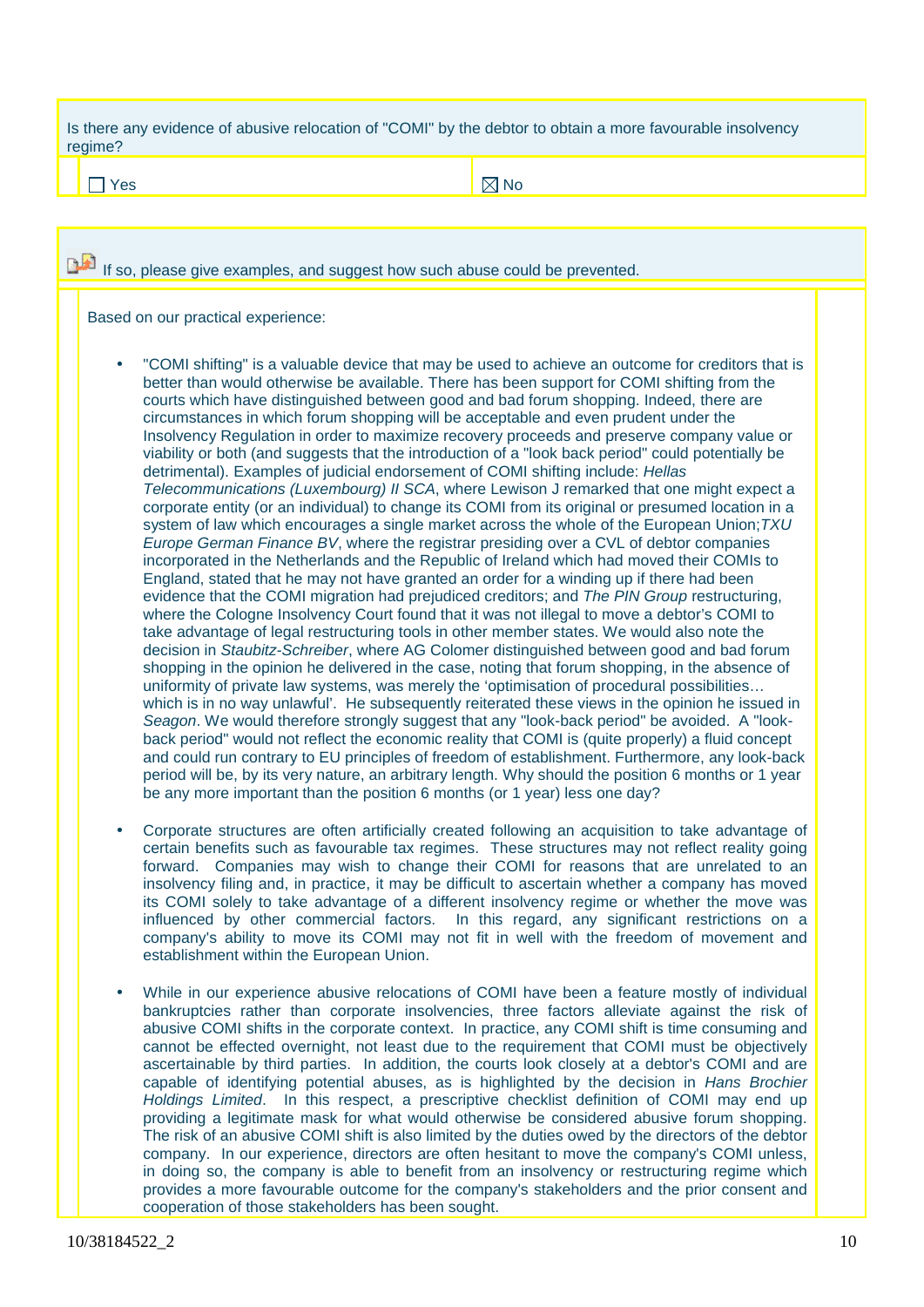• Even in the case of individual bankruptcies where there may be more abusive relocations of COMI, we think that the courts are best placed to monitor and police any abuses. The English courts are already live to this and decisions such as *Shierson v Vlieland-Boddy* and the *Sean Quinn* case show that, where the court considers that the COMI movement is a sham, the court will disregard it. Hence we do not consider that any changes are necessary, even in an individual bankruptcy context.

The Insolvency Regulation is silent on whether the court competent for opening insolvency proceedings also has jurisdiction for insolvency-related proceedings. Case-law has established that the court opening proceedings also has competence to hear and determine actions that "derive directly from insolvency proceedings and are closely linked to them". Jurisdiction for all other actions is not determined by the Insolvency Regulation but by Regulation (EC) No 44/2001 on jurisdiction and the recognition and enforcement of judgments in civil and commercial matters (so called "Brussels I Regulation").

Are there problems with the interaction of the Insolvency Regulation with the Brussels I Regulation which have not been solved satisfactorily by case-law?

Yes No. In the No. In the No. In the No. In the No. In the No. In the No. In the No. In the No. In the No. In the No. In the No. In the No. In the No. In the No. In the No. In the No. In the No. In the No. In the No. In t

## If so, how should the Regulation be amended?

Many of the issues involving the interplay between the Insolvency Regulation and the Brussels I Regulation have now been resolved by the courts (see for example the CJEU decisions of *Seagon v Deko Martin Belgium NV* and *F-Tex*). A key remaining issue is the relationship between the Insolvency Regulation and the Brussels I Regulation in the context of the recognition of UK schemes of arrangement. Schemes of arrangement have become an increasingly popular restructuring tool and are now well used by companies incorporated outside of UK (for example in *La Seda de Barcelona SA*, *Wind Hellas* and *Rodenstock*, to name just a few). Schemes of arrangement present a viable alternative to formal insolvency proceedings with a helpful and effective cram-down mechanism and are often chosen where there is no viable alternative in the COMI jurisdiction (examples being the *Wind Hellas* and *La Seda* cases). It is, however, unclear whether such schemes will be recognised by the courts in other Member States. Following the decision in *Equitable Life*, it appears that schemes may fall between, and therefore not be covered by the recognition provisions of either, the Insolvency Regulation or the Brussels I Regulation (although we note that the *Equitable Life* decision involved an insurance company and so could be distinguished on its facts).

While the recent decisions in *Rodenstock* and *Primacom* provide some comfort that where the underlying agreements are governed by English law the courts of other Member States will, pursuant to Rome I (Regulation (EC) No. 593/2008)), apply English law to the question of whether the creditors' rights have been varied by the scheme, it would, however, be useful for the recognition of schemes of arrangement to be addressed directly.

To ensure that the benefits of schemes of arrangement remain available to companies whose COMI is outside of the UK and cannot be properly or easily be moved, and to aid cross-border restructurings using schemes, we would suggest that schemes of arrangement should remain outside of the scope of the Insolvency Regulation. We would, however, recommend that the Brussels I Regulation be amended to clarify that a court order sanctioning a scheme of arrangement is a "judgment" under, and therefore covered by the recognition provisions of, the Brussels I Regulation. To assist in the dovetailing of the Insolvency Regulation and the Brussels I Regulation, we would suggest that this be done by clarifying that the exclusion for "bankruptcy proceedings relating to the winding-up of insolvent companies or other legal persons, judicial arrangements, compositions and analogous proceedings" relates solely to the proceedings covered by the Insolvency Regulation. A similar amendment would need to be made to the jurisdiction provisions in Part II of the Brussels I Regulation to clarify that the English courts can sanction a scheme of a foreign company. Various arguments were put forward in the *Rodenstock* and *Primacom*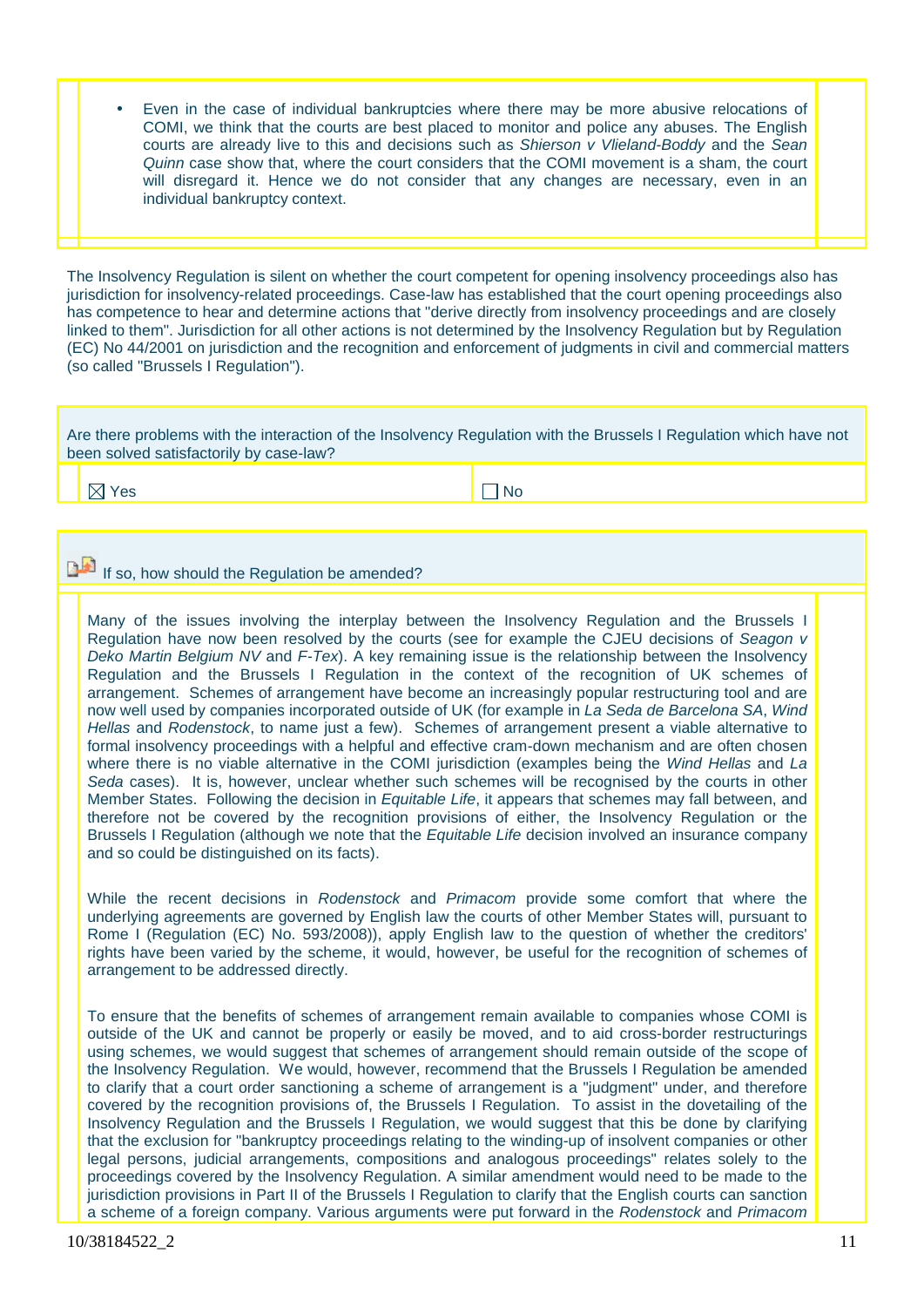cases as to why an English court would have jurisdiction to sanction a scheme under the Brussels I Regulation but we suspect that the simplest argument is that, where the English law governed agreements between the parties contain a jurisdiction clause whereby the parties agree to submit to the jurisdiction of the English court, this should satisfy the provisions of Article 23 of the Brussels I Regulation.

## **Group of companies**

Although a large number of cross-border insolvencies involve groups of companies, the Insolvency Regulation does not contain specific rules dealing with the insolvency of a multi-national enterprise group. The Insolvency Regulation treats each individual member of the group as an independent entity for which main proceedings can be opened. There is no compulsory coordination of the independent insolvency proceedings opened for a parent company and its subsidiaries which would allow maximising both the value of the group's assets and the prospects for successful restructuring.

Several recommendations have been put forward in legal literature to cater for the insolvency of groups of companies in the Insolvency Regulation. Some suggest to maintain the principle that main insolvency proceedings can be opened for every member of the group, but want to improve the communication and coordination of the independent insolvency proceedings, and/or strengthen the powers of the insolvency practitioner in the insolvency proceedings of the parent company to intervene in the proceedings of the subsidiaries, for example, by proposing a restructuring plan. Others advocate a more far-reaching modification of the Insolvency Regulation by recommending that there be only a single insolvency proceeding for the entire group at the place of the parent's registered office.

| In your view, does the Insolvency Regulation work efficiently and effectively for the insolvency of a multinational<br>group of companies? |
|--------------------------------------------------------------------------------------------------------------------------------------------|
|                                                                                                                                            |

Yes No. → No. → No. → No. → No. → No. → No. → No. → No. → No. → No. → No. → No. → No. → No. → No. → No. → No. → No. → No. → No. → No. → No. → No. → No. → No. → No. → No. → No. → No. → No. → No. → No. → No. → No. → No. → N

If so, how could the insolvency of a multinational group of companies be dealt with in the Insolvency Regulation?

While the Insolvency Regulation does not expressly deal with the insolvency or restructuring of multinational groups of companies, in practice the market has found successful solutions, as highlighted by the outcomes in, amongst others, *Eurotunnel, Lennox Holdings PLC* and *Nortel*.

These solutions are designed to maximise value for creditors. If the Insolvency Regulation is amended to provide a specific regime for group companies, there is a significant risk that the flexibility of these work arounds will be lost. The current position has the benefit of enabling the same insolvency procedure (with the same officeholder, subject to any conflicts of interest) to be commenced in the same jurisdiction in respect of each subsidiary either on the basis that both the parent and subsidiaries' central administration is in the same jurisdiction or by way of COMI shifts (as, for example in *Collins & Aikman Corporation Group*), while promoting coordination and cooperation to maximise value for the creditors of the group in circumstances where such value would only be preserved through the sale or the continued trading of the group as a whole (as in *Nortel*). In addition, a separate regime may not sit well with the fact that the parent may not be incorporated in the EU, or if so, may have been incorporated in a particular Member State for regulatory or tax reasons and accordingly the insolvency regime of that Member State may not be best placed to restructure the group as a whole. Further, any regime premised on the group's central administration would likely encounter the problem that multinational groups often have more than one place where central management functions are carried out.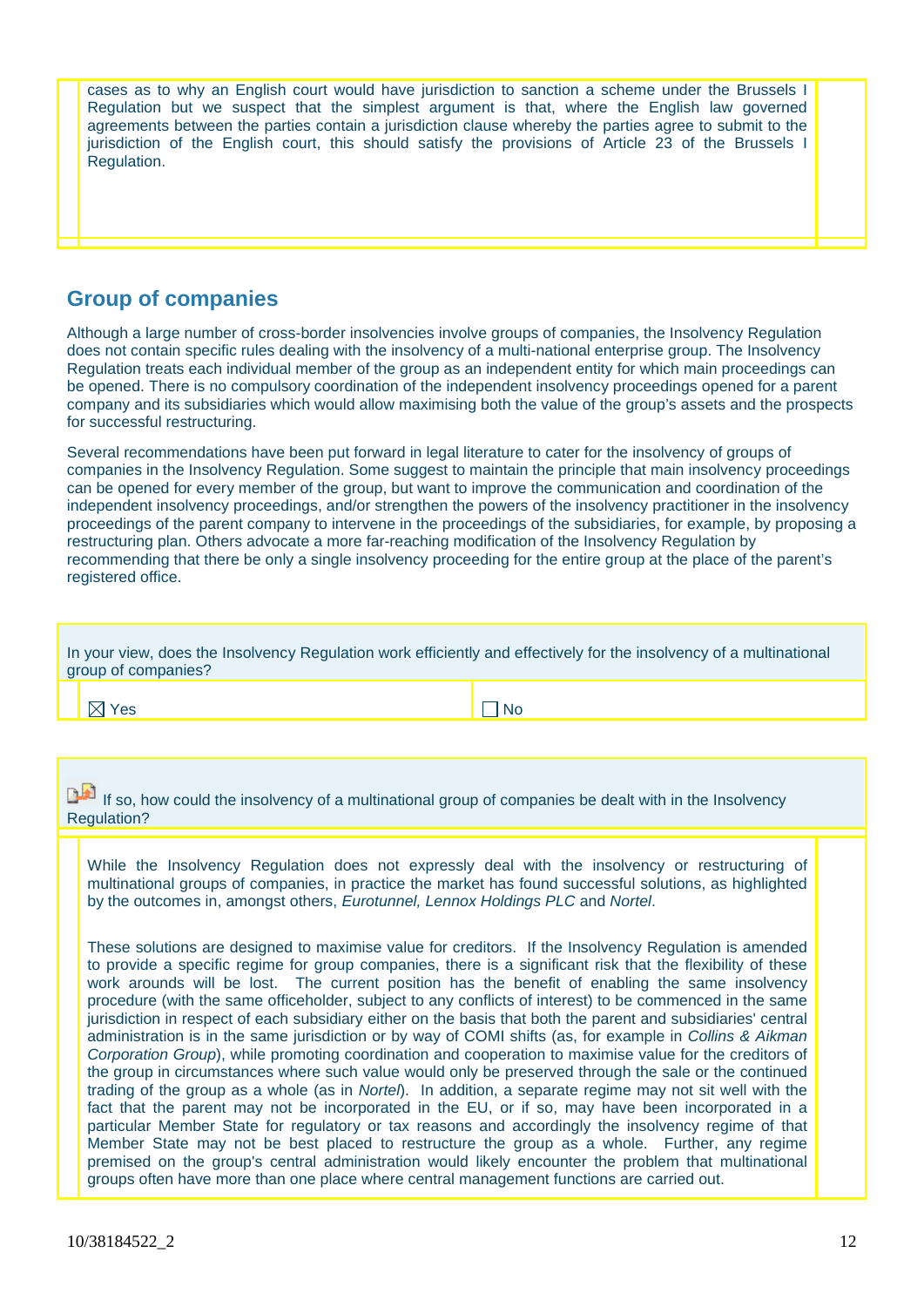We would suggest that instead of creating a separate regime for group companies, which runs the risk of cutting across the flexibility of the current approach, it would be better to allow the market to continue to find solutions that respond to the individual circumstances of each multinational group. Any changes to the Insolvency Regulation in this regard would also run the risk of cutting across UNCITRAL's work in this area (see for example Part 3 of UNCITRAL's Legislative Guide on Insolvency Law regarding the Treatment of Enterprise Groups in Insolvency). As was demonstrated in *Nortel*, however, better communication, cooperation and coordination between officeholders and, importantly, the courts is needed so that maximum value can be obtained for stakeholders and so we would propose that the cooperation provisions in Article 31 be extended to group companies (please see also our response below on the coordination between main and secondary proceedings).

## **Coordination between Main and Secondary proceedings**

Under the Insolvency Regulation, main insolvency proceedings have EU-wide effect and aim at encompassing all of the debtor's assets. In addition, the Insolvency Regulation permits the opening of secondary proceedings which run in parallel with the main proceedings in order to protect the interests of local creditors or to facilitate the administration of complex cases. Secondary proceedings can be opened in any other Member State where the debtor has an establishment.

The Insolvency Regulation provides for the coordination of proceedings opened in several Member States by obliging the insolvency practitioners to communicate information and cooperate with each other. It does not contain a duty of communication and cooperation between insolvency practitioners and the courts involved in a case or between the courts themselves. Such communication could be useful, for example, in order to ensure that the judge in the main proceedings is informed of relevant developments in the secondary proceedings before deciding on further actions.

Finally, the Insolvency Regulation grants the insolvency practitioner in the main proceedings certain powers, for example, to request a stay of liquidation in the secondary proceedings or to propose the closure of the proceedings by a rescue plan. Some commentators argue that these powers should be strengthened.

|                                                 | Has the system of secondary proceedings in general been helpful to protect the interests of local creditors or to |
|-------------------------------------------------|-------------------------------------------------------------------------------------------------------------------|
| facilitate the administration of complex cases? |                                                                                                                   |

Yes No. In the North South of the North South of the North South of the North South of the North South of the N

If so, how could it be changed?

In our experience as practitioners, secondary winding up proceedings often run the risk of destabilising main proceedings, particularly if these are aimed at rescuing the company as a going concern, by reducing value and increasing costs. As, for example, it is rare for a multinational company's operations to be localised by jurisdiction, liquidating part of that company via secondary proceedings is likely to negatively impact any rehabilitation strategy being implemented through the main proceedings.

While local priorities do need to be protected, and secondary proceedings may be necessary in some cases to trigger employee guarantee funds or, in the UK, the adoption of the pension liabilities by the Pension Protection Fund, the effect of opening secondary proceedings needs to be balanced against the interests of the company's stakeholders as a whole. Where (as in the UK) local priorities can be respected by the officeholders in the main proceedings, there may well be no advantage in opening secondary proceedings, which simply add an additional layer of cost and administrative complexity (as noted in the decision of the French Court of Appeal in *MG Rover*). We would therefore suggest that, unless the opening of secondary proceedings is requested by the liquidator in the main proceedings who may have particular reasons for wanting the secondary proceedings (for example these may be the only way of closing down a branch office in an efficient manner), the power to open secondary proceedings be limited to circumstances where there is a demonstrable benefit to creditors. This follows the approach already taken by the courts in *MG Rover*, *NV Interstore/Megapool BV*, and *Trillium (Nelson)*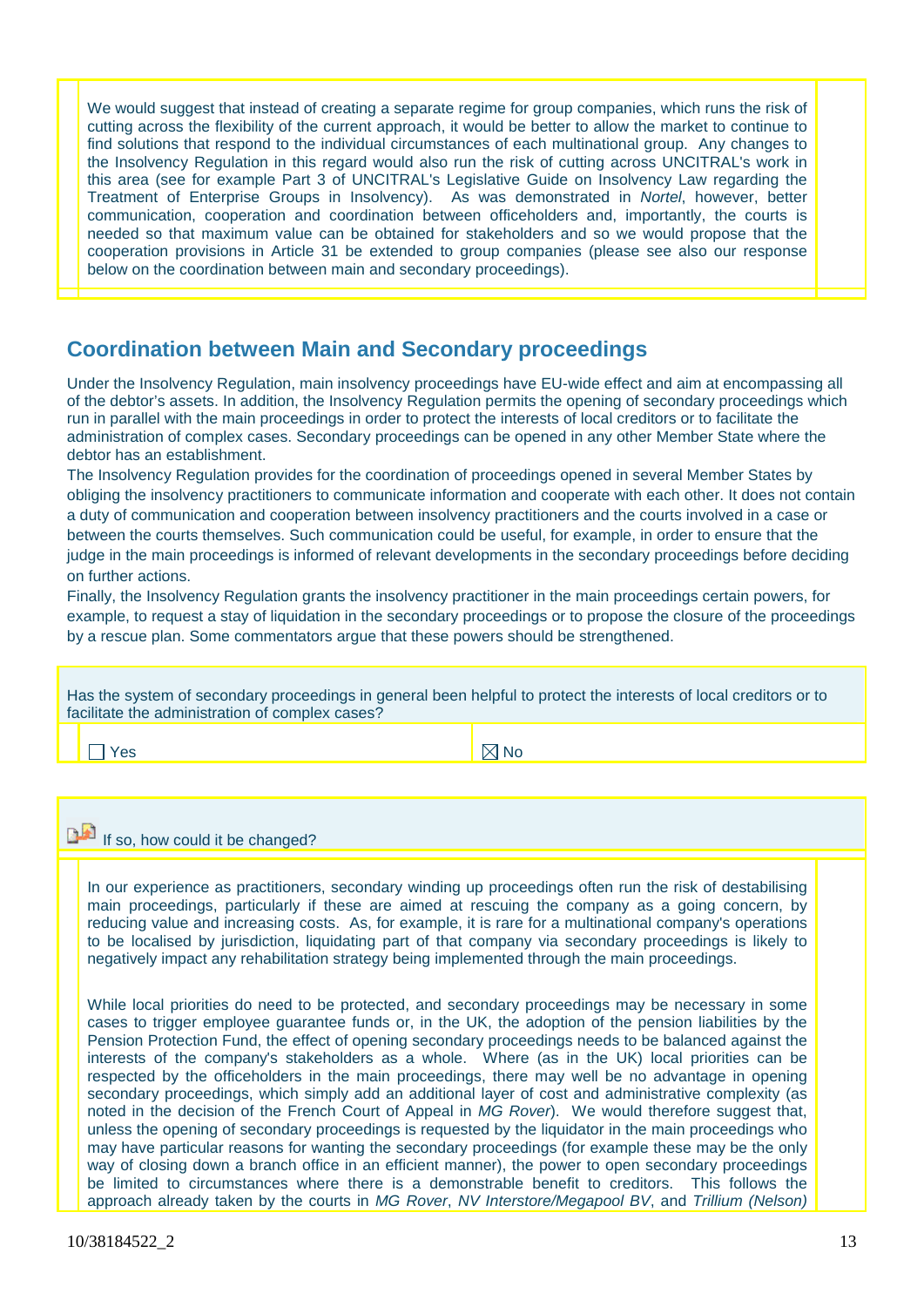*Properties Limited v Office Metro Limited*, in which it was noted that secondary proceedings should not be opened unless they serve a useful purpose. We have also suggested in the next section below some proposals aimed at ensuring better coordination between the main and the secondary proceedings. Finally, we would suggest that, where secondary proceedings are opened by the liquidator in the main proceedings, value would be better preserved by expanding the scope of such secondary proceedings to include suitable rehabilitation procedures. The scope of secondary proceedings should otherwise remain limited to winding up proceedings.

To facilitate the administration of complex cases where, potentially, both main and several secondary proceedings are possible, it would be useful to have clear rules on the jurisdiction of the relevant courts to determine the location of assets. To avoid the problem of conflicting decisions, we would suggest that the location of assets be determined in line with Article 5 and Article 2(g) by the court controlling the main proceedings.

| Does the coordination between main and secondary proceedings work satisfactorily overall? |                                  |                |  |  |
|-------------------------------------------------------------------------------------------|----------------------------------|----------------|--|--|
|                                                                                           | Yes                              | $\boxtimes$ No |  |  |
|                                                                                           |                                  |                |  |  |
|                                                                                           | If so, how could it be improved? |                |  |  |

As referred to above, where main proceedings have been opened, the act of opening of secondary proceedings may negatively impact on the ability to maximise value for creditors and rescue the company or group effectively and in a coordinated manner. While Article 33 permits a temporary stay of secondary proceedings, this presupposes that those proceedings have already been opened. It may instead be in the interests of stakeholders that secondary proceedings are not opened. As demonstrated in *Nortel*, even if the secondary liquidation proceedings had been stayed, regard would have had to have been taken by the English administrators of the Nortel group to those proceedings, potentially preventing the administrators from trading the relevant group company (except for the purpose of the liquidation) and effecting a coordinated reorganisation of the Nortel group as a whole.

While a work around was found in *Nortel*, with the English court holding that it had the power under Article 31(2) to send letters to the courts in each of the Member States where the Nortel group had a subsidiary requesting that the courts notify the administrators of an application to open secondary proceedings and give the administrators an opportunity to make representations should any such application be made, it is unclear whether such requests are formally binding on recipient courts.

Consequently, we consider there would be merit in preventing a court from opening secondary proceedings without first notifying and engaging with the officeholders in the main proceedings and providing those officeholders with standing to make formal representations to the court should an application to open secondary proceedings be made. Clearly this is not necessary if it is the officeholder in the main proceeding that is requesting the commencement of the secondary proceedings. As creditors may receive a better return if secondary proceedings are not opened, it would be helpful if a court hearing an application to open secondary proceedings is in possession of this information.

| Does the duty to cooperate between insolvency practitioners work efficiently and effectively? |      |
|-----------------------------------------------------------------------------------------------|------|
| $\boxtimes$ Yes                                                                               | l No |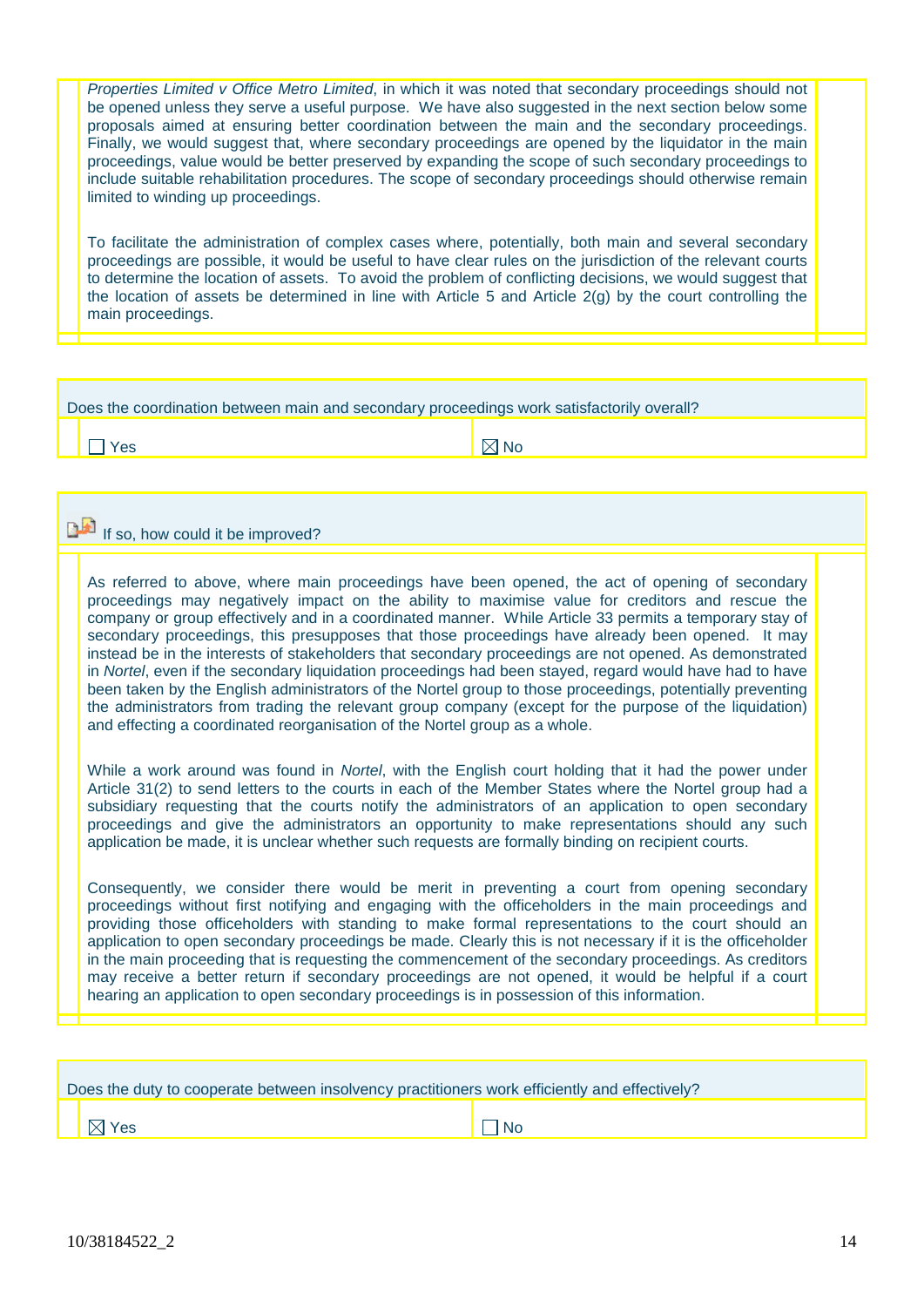|  |  |  |  |  |  |  |  | If so, how could cooperation be improved? |  |
|--|--|--|--|--|--|--|--|-------------------------------------------|--|
|--|--|--|--|--|--|--|--|-------------------------------------------|--|

In accordance with their duties under Article 31, in our experience most insolvency practitioners dealing with complex cross-border insolvencies look to cooperate with their foreign counterparts.

We would recommend, however, that the duty to cooperate be extended to officeholders and the courts involved in the main and secondary insolvency proceedings of a group of companies although there are clearly issues with defining a group for these purposes. We would propose that the same definition is used as was proposed by UNCITRAL in its work on enterprise groups.

Has it created any problems that the Insolvency Regulation does not contain a duty of cooperation between the insolvency practitioners and the foreign court or between the relevant courts themselves?

Yes No. In the No. In the No. In the No. In the No. In the No. In the No. In the No. In the No. In the No. In the No. In the No. In the No. In the No. In the No. In the No. In the No. In the No. In the No. In the No. In t

If so, on which issues and how should communication take place?

While the courts have taken a positive approach to cooperation (as, for example, in *Nortel* above, *Ben Q Mobile Holdings BV* and *EMTEC*), we consider that it would be helpful to incorporate expressly a duty to cooperate similar to the duty and powers contained in Articles 25 to 27 of the UNCITRAL Model Law on Cross-Border Insolvency. If the courts of the Member States require guidance on how court to court communications should be carried out (particularly if the judges in particular jurisdictions have less experience of such communications), reference can be made to European Communication and Cooperation Guidelines for Cross-Border Insolvency produced by Professor Wessels and Professor Virgos although we think it is important that these remain as a set of guidelines that can be evolved over time rather than becoming part of the Insolvency Regulation itself. Please see also our comments above on the coordination of main and secondary proceedings.

## **Applicable Law**

As a general rule, the applicable law is that of the State where the insolvency proceedings in question are being conducted. However, certain legal relationships are governed by a different law. For example, in order to protect employees and jobs, the effects of insolvency proceedings on the rights and obligations arising out of employment contracts are determined by the law applicable to the contract.

Similarly, the opening of insolvency proceedings in one Member State does not affect creditors with security interests in moveable or immoveable property (rights in rem) located in another Member State. Rights in rem continue to be governed by the law of the State where the property is situated. This rule protects the value of security interests in property, thereby enabling companies and individuals to obtain credit under conditions which could not be offered without this kind of guarantee. However, the rule has been criticised for causing a somewhat imbalanced situation between the interests of secured creditors and other creditors because it may in certain situations protect secured creditors not only from the effects of a foreign insolvency law but also from the effects of their domestic law.

The law of the State of the opening of proceedings also determines the conditions under which the insolvency practitioner can attack transactions at an undervalue (so-called "detrimental acts"). However, the person benefitting from the detrimental act can, under certain circumstances, oblige the court to apply the law applicable to the transaction instead. This rule has been criticised as creating significant legal uncertainty.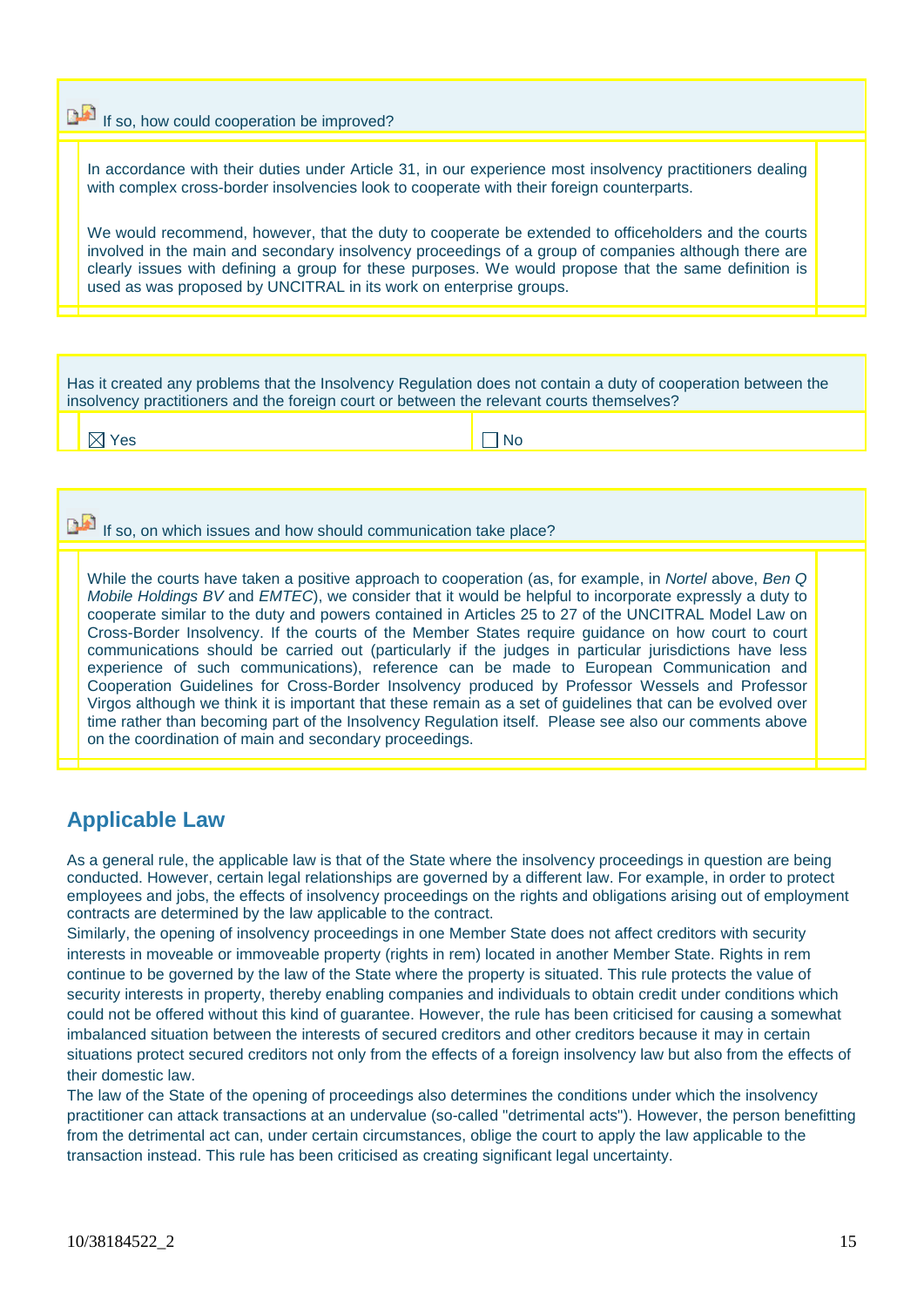|  | Do you consider that the Insolvency Regulation's provisions on applicable law are in general satisfactory? |  |  |
|--|------------------------------------------------------------------------------------------------------------|--|--|
|  |                                                                                                            |  |  |
|  |                                                                                                            |  |  |

Yes No. In the North South of North South of North South of North South of North South of No

## If so, what are the main problems?

We note that the exceptions in Articles 5 to 15 to the general choice of law rule in Article 4 were negotiated by the Member States over a number of years while the Insolvency Regulation was still in the form of a Convention on Insolvency Proceedings. We consider that they strike the right balance between the law of the insolvency proceedings and other applicable laws and we would not propose that the objectives and/or policy behind the articles be changed. It is important, when giving advice to parties who are entering into and structuring transactions, that the position is clear and that legitimate expectations are protected and we consider that Articles 5 to 15 are essential in this regard.

However, the exceptions to the general rule which are contained in Article 5 (Rights in Rem), Article 6 (Set-Off) and Article 13 (Detrimental Acts) of the Insolvency Regulation, in particular, have given rise to issues which have created uncertainty and which require clarification in order to make these exceptions operate more effectively while not changing the underlying principles or balance struck by these articles.

The clarifications sought below could be made in one of three ways:

- Ultimately we suspect that the courts of the Member States and the Court of Justice of the European Union will resolve some of these uncertainties, as they have done in relation to COMI. However, we note that there are currently very few CJEU decisions dealing with the applicable law provisions, we suspect because most of the battles have been in relation to jurisdiction and so the choice of law battles are still to come, and so guidance may be required in one of the other ways set out below until the case law has been established.
- An experts' report (similar to the Virgos Schmit report in relation to the Convention on Insolvency Proceedings) could be commissioned to clarify some of the issues set out below and this could act as a legislative guide when interpreting Articles 5 to 15. As the report would merely provide guidance, this would allow the courts and the CJEU to develop the case law on flexible terms, responding to further issues that may come up in the future.
- Clarificatory changes could be made to the Insolvency Regulation itself although care would need to be taken that any such amendments did not change the underlying principles or balance struck by the articles.

### **Article 5 (Rights in Rem)**

Article 5 immunises rights in rem from the effects of insolvency proceedings but only where the secured assets (including both tangible and intangible assets) are located in a Member State other than the Member State in which main or secondary proceedings are commenced. The fundamental policy behind Article 5 is to protect the trade in the Member State where the assets are situated and the legal certainty of the rights over them. Whilst we consider that Article 5 has been successful in this regard, we consider the following issues create uncertainty in the practical operation of Article 5 and require further clarification:

• In the case of an intangible asset, there may be difficulties in determining the *lex situs* of the asset for the purposes of determining whether or not it is located in the Member State in which the insolvency proceedings have been commenced or whether the asset is located in another Member State. The Insolvency Regulation does not set out which court should determine this issue. Whilst Article 2(g) gives some assistance, it is not clear whether or not the list of assets set out in Article 2(g) of the Insolvency Regulation is intended to be exhaustive or whether the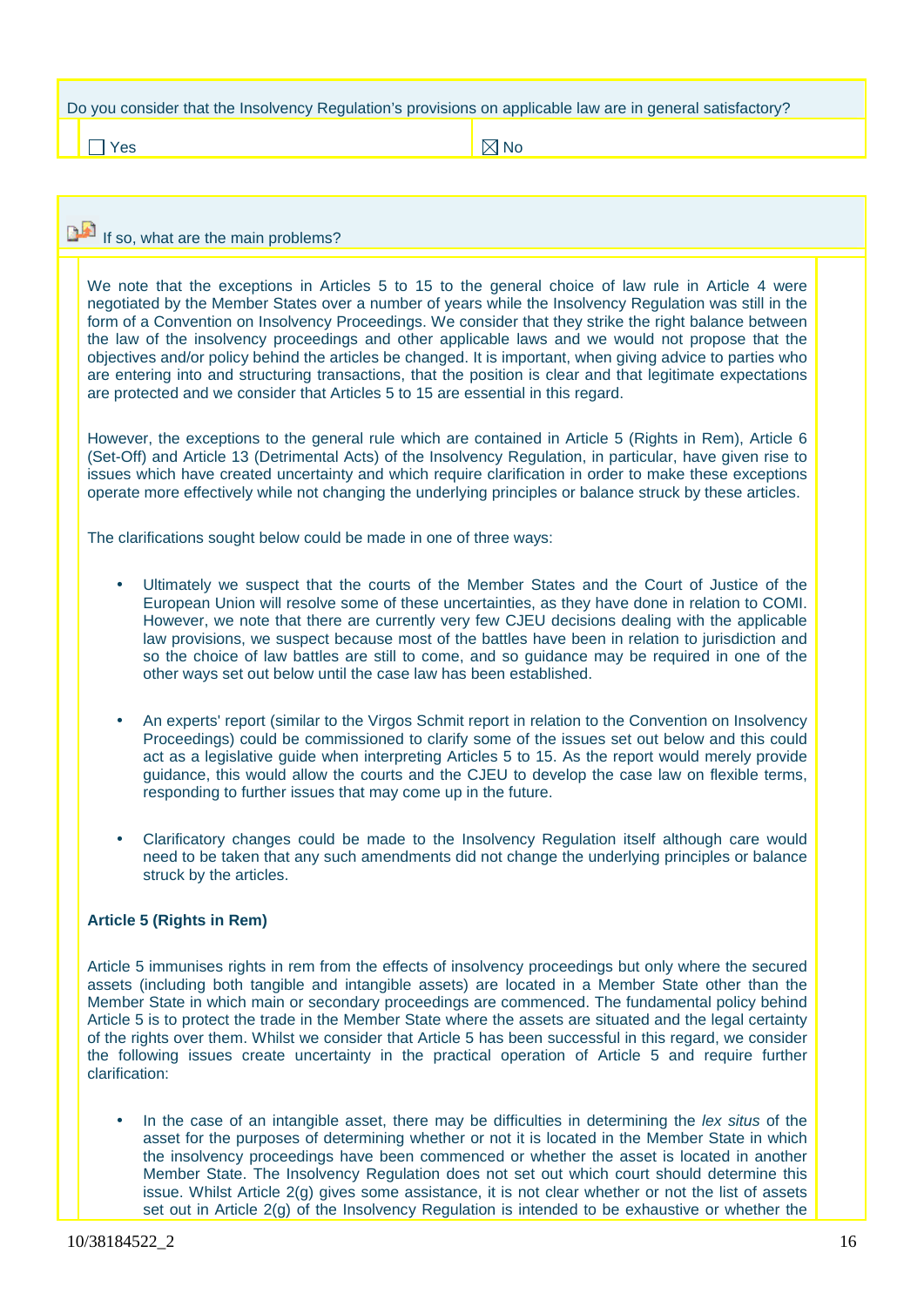conflict rules outside the Insolvency Regulation are intended to determine the *situs* of assets which do not readily fall within the categories listed in Article 2(g) (for example, how are items such as private company shares and bank accounts dealt with in relation to this Article?). And what if an asset falls into more than one category? A ship, for example, is tangible property falling within the first limb of Article 2(g) but the ownership of that ship could also be recorded in a public register as per the second limb of Article 2(g).

- There is also a question as to what constitutes a right in rem for the purposes of Article 5 (and which court determines this). Does this expression include all types of security and quasisecurity interest (such as retention of title clauses, flawed asset arrangements, finance leases and sale and repurchase agreements)? What about powers of attorney that may have been given to support or protect the security interest – do these form part of the right in rem? And what about rights of rem which may be recognised in one Member State but not others (such as the beneficial interest under a remedial constructive trust)? It would be good if clarity could be given, at the very least, as to which court should determine these issues. Is this the court in which main proceedings are commenced or the court in the jurisdiction in which the secured asset is located (subject to the difficulties referred to above in determining this).
- The exact scope of Article 5 also remains unclear. In particular, guidance as to whether Article 5 protects the secured indebtedness as well as the right in rem is required. If a secured creditor's claim is reduced or compromised as a consequence of a main insolvency proceeding, can the secured creditor rely on Article 5 to enforce its security over assets in another Member State in respect of the full amount of its original secured claim or does the security interest only stand as security for the reduced claim (as compromised through the main insolvency proceeding)?
- There is also a question regarding which law determines the priority of the security. Article 4(2)(i) of the Insolvency Regulation states that the law of the state of opening of proceedings will determine the ranking and treatment of claims in the insolvency proceedings (including for example whether any claims are to be given preferential status in the insolvency proceedings). Under English law, certain categories of preferential claims have priority over the claims of a floating charge-holder but not the claims of a fixed charge-holder. However, different Member States have different rules in this respect. If insolvency proceedings were to be commenced in France, for example, but a secured asset was located in England, it is not clear whether the existence of any priority claims would be determined by French insolvency law under Article 4(2)(i) or whether the English rules referred to above would apply by virtue of England being the *lex situs* of the secured assets. If English law is to be preferred, it is not clear whether the English insolvency priority rules or pre-insolvency priority rules should be applied.

### **Article 6 (Set-Off)**

Article 6 sets out an important exception to the general rule on applicable law whereby the opening of insolvency proceedings will not affect the rights of creditors to demand the set-off of their claims against the claims of the debtor provided that such a set-off is permitted by the law applicable to the debtor's cross-claim. This exception is particularly important to financial institutions that need to establish definitively whether they have a right of set-off in relation to a corporate customer in order to assess their exposure to that customer.

There are certain aspects of the protection of set-off rights provided under Article 6 which are unclear and which require further clarification:

- It is not clear whether the term "permitted by the law applicable to the insolvent debtor's claim" is a reference to the contractual set-off rules of the jurisdiction in question, or the relevant insolvency set-off rules or a combination of both. If it is the insolvency set-off rules (regardless of whether any insolvency proceedings have been commenced in the place of the applicable law), how do you determine which insolvency procedure should be considered? In the UK, for example, there are different insolvency set-off rules with different cut-off dates in an administration and a liquidation (any claims that have been incurred or acquired by the counterparty after the cut-off date cannot be taken into account for insolvency set-off purposes and so determining the relevant date for these purposes will be essential).
	- Does the right of set-off, or the debtor's claim, need to arise prior to the opening of insolvency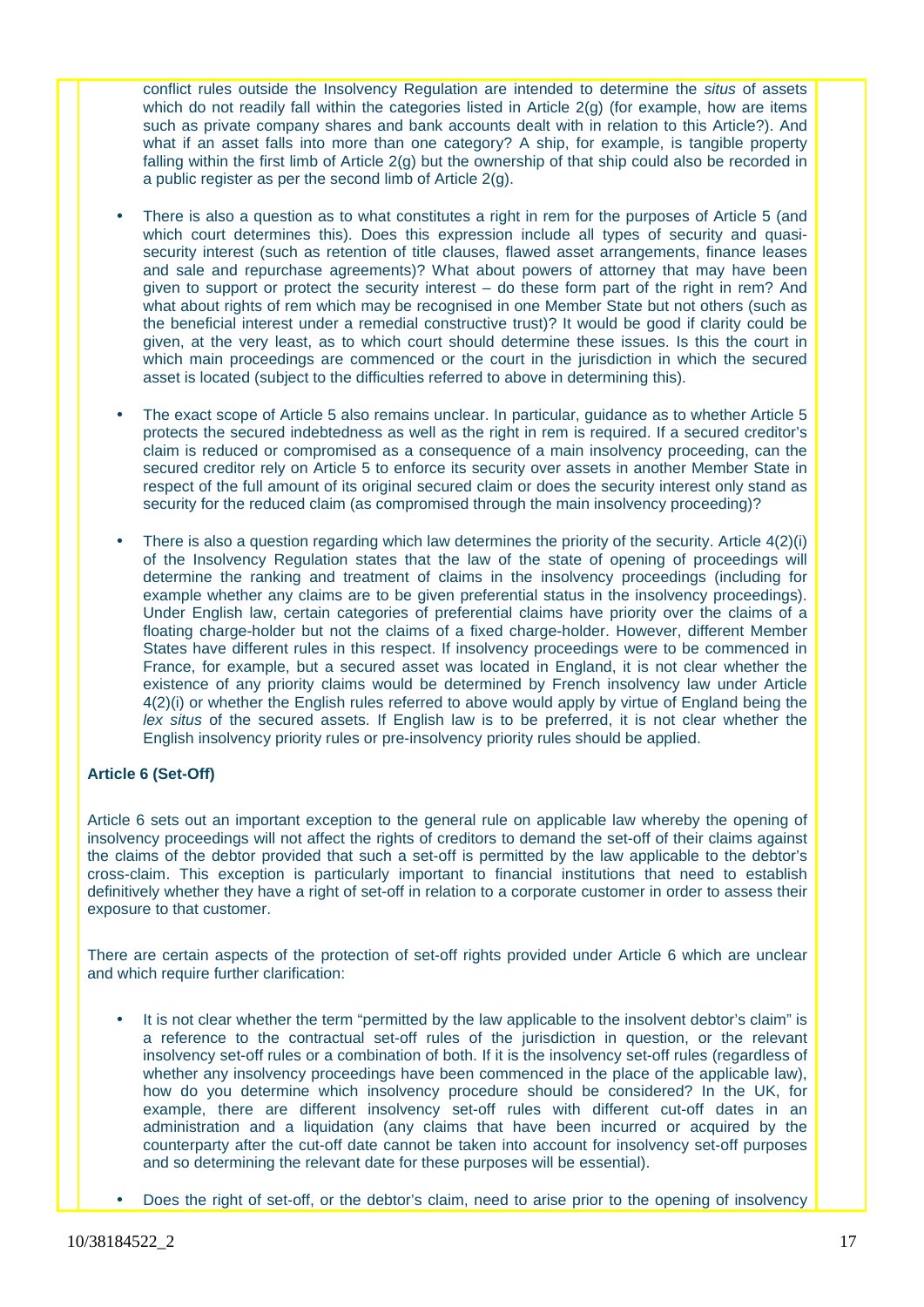#### proceedings?

- It should be confirmed whether or not Article 6 only applies to set-off or also extends to close-out netting. It would be useful to introduce into the Insolvency Regulation a netting safe harbour similar to that under Article 25 of the Credit Institutions Winding Up Directive (Directive 2001/24/EC) to address any residual uncertainty in jurisdictions where a distinction is drawn between set-off and netting. In our experience, netting is not just an issue for banks, but many corporate counterparties also enter into netting agreements.
- Finally, which law determines which claims are eligible for set-off? (For example, do the claims have to be liquidated, matured or payable by a particular date etc.?)

#### **Article 13 (Detrimental Acts)**

Article 13 provides a defence to the avoidance rules of the Member State where proceedings are opened where the person who benefited from an act detrimental to all the creditors provides proof that (a) the act is subject to the law of another Member State and (b) that law does not allow any means of challenging the relevant case.

The aim of Article 13 is to uphold the legitimate expectations of creditors or third parties of the validity of the act in question in accordance with the normally applicable national law. Whilst Article 13 has been successful in this regard, we consider the following key issues in relation to Article 13 create uncertainty and need to be clarified in order to ensure its effective operation and practical application:

- To what law will the act in question be subject and which Member State determines this? For example, if a payment is avoided under the law of the state of opening of main proceedings for being a preference, is the applicable law under Article 13 the law governing the agreement under which the payment fell due or the place of performance or somewhere else?
- Further, does Article 13 involve a consideration of the insolvency law of that jurisdiction (including any avoidance provisions) even if no insolvency proceedings have been commenced in that jurisdiction or does it extend to all potential means of challenge, both under insolvency law and non-insolvency law?
- It is not clear how the expression "any means of challenge" in Article 13 relates to the expression "in the relevant case" and there appears to be a tension between these expressions. At one extreme, it could be argued that this test would be satisfied only when all relevant challenge periods had expired, but many Member States (including the UK) provide unlimited challenge periods for certain acts which have the effect of defrauding creditors. If instead the court has to consider whether there is a means of challenge (including under insolvency law) on the applicable facts, there may be difficulties in determining what insolvency proceedings should be considered and when these proceedings should be deemed to have commenced for the purposes of any hardening periods.
- Concern has been expressed that a court of a Member State (where main proceedings have been opened) may refuse to recognise a choice of law in a contract governing a transaction where the choice of law resulted in a defence to a claw-back action or, indeed, may find ways of limiting the application of Article 13 more generally given that the relevant court will, prima facie, have held that the transaction is vulnerable under its national law and the counterparty is now seeking to challenge this decision.
- Further, the Italian courts have handed down a number of decisions (in circumstances where Italian insolvency proceedings have been opened and the Italian insolvency officeholder has sought to challenge a transaction previously entered into by the debtor) which suggest that, where the insolvency officeholder is not a party to the transaction being challenged, Article 13 will have no application to any challenge brought by the insolvency officeholder (*Grandis Grandi Magazzini Discount S.r.l. v Allgauland Kasereine GmbH; Soc. Volare Airlines v Tramp Oil Aviation Ltd; Soc. Volare Airlines v Compania Espanola De Petroleos S.A.*). This approach may, in such circumstances, limit the ability of a counterparty to a transaction to rely on Article 13 in any claw-back action. These decisions highlight the difficulties experienced by national courts with the concepts in Article 13.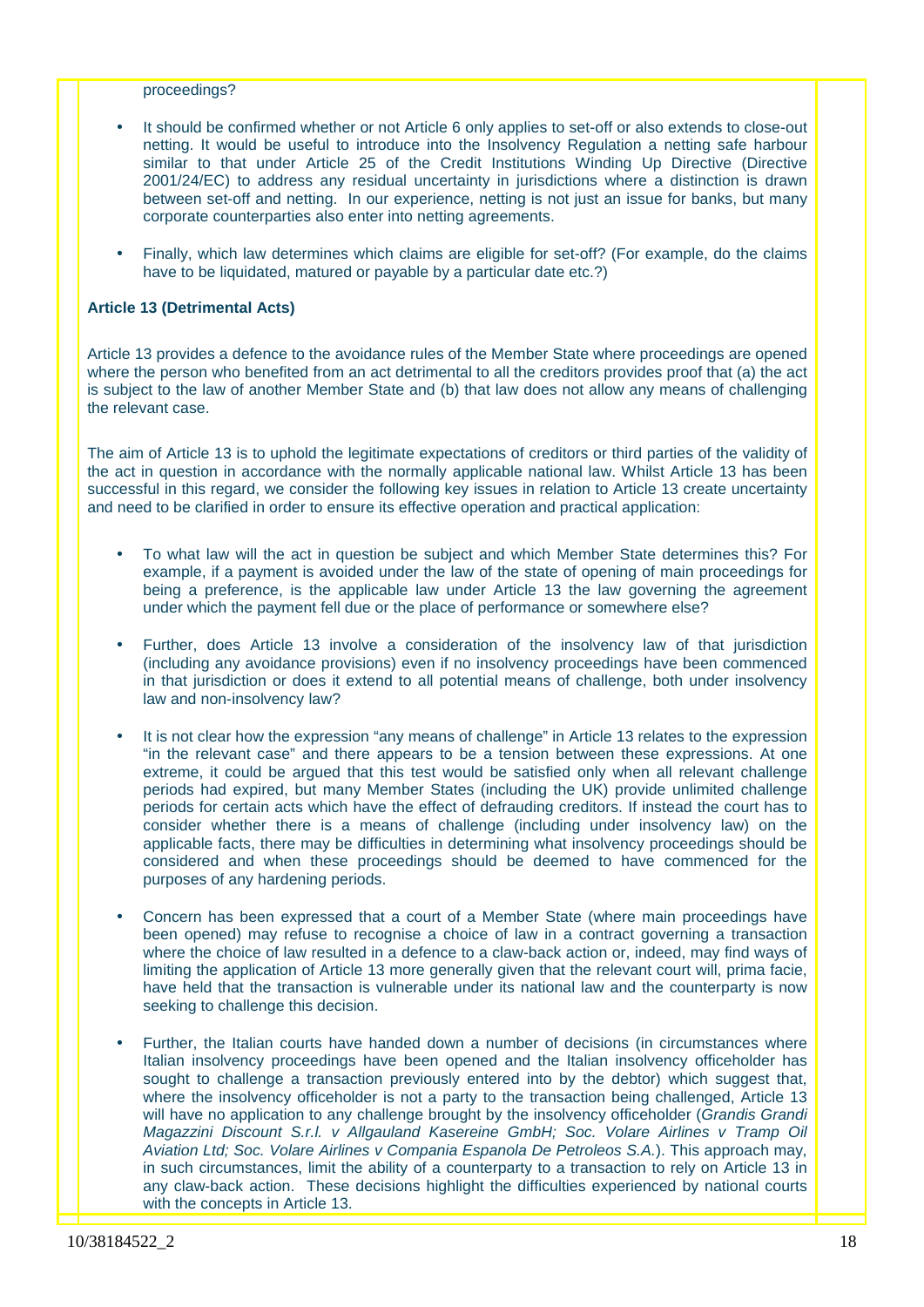| In particular, are the exceptions to the general rule justified by the need to protect legitimate expectations and the |  |
|------------------------------------------------------------------------------------------------------------------------|--|
| legal certainty of transactions?                                                                                       |  |

| $\boxtimes$ Yes |  |
|-----------------|--|
|                 |  |

| If so, what would need to be amended?                     |  |
|-----------------------------------------------------------|--|
| Please see comments with respect to the exceptions above. |  |
|                                                           |  |
|                                                           |  |
|                                                           |  |

| Does the provision on rights in rem operate satisfactorily in practice? |                |
|-------------------------------------------------------------------------|----------------|
| Yes                                                                     | $\boxtimes$ No |

| If so, how should it be amended?                     |  |  |  |  |  |
|------------------------------------------------------|--|--|--|--|--|
| Please see comments with respect to Article 5 above. |  |  |  |  |  |
|                                                      |  |  |  |  |  |
|                                                      |  |  |  |  |  |
|                                                      |  |  |  |  |  |

| Does the provision on detrimental acts operate satisfactorily in practice? |                |  |  |  |  |
|----------------------------------------------------------------------------|----------------|--|--|--|--|
| Yes                                                                        | $\boxtimes$ No |  |  |  |  |

| <b>BE</b> If so, how should it be amended?            |  |  |  |  |  |
|-------------------------------------------------------|--|--|--|--|--|
| Please see comments with respect to Article 13 above. |  |  |  |  |  |
|                                                       |  |  |  |  |  |
|                                                       |  |  |  |  |  |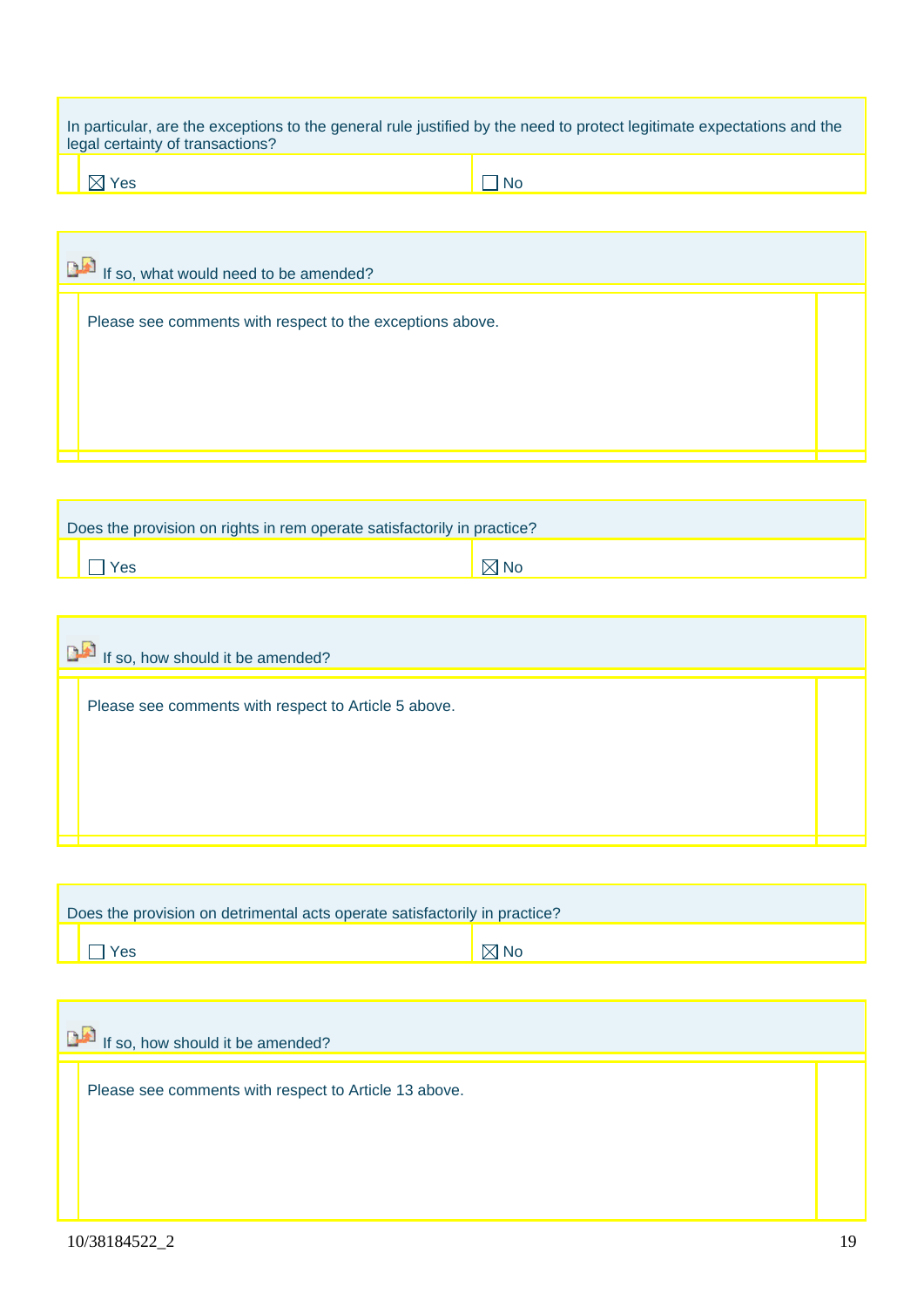# **Recognition and enforcement**

The Insolvency Regulation provides that the decision opening main insolvency proceedings is recognised in the other Member States without further formalities; Member States can only refuse recognition of this decision on grounds of public policy. Decisions concerning the course and closure of proceedings are enforced according to the procedure for the recognition and enforcement of foreign decisions set out in Regulation (EC) No 44/2001 on jurisdiction and the recognition and enforcement of judgments in civil and commercial matters ("the Brussels I Regulation" as amended) which specifies additional grounds on which recognition and enforcement of a foreign decision can be refused.

The Insolvency Regulation presumes that insolvency proceedings are always opened by a court's decision. However, there are certain insolvency proceedings under national law where the effects of insolvency are set in place upon the filing of the case and there is not necessarily a court order intervening. Some national procedures also provide for the nomination of a provisional administrator prior to the opening of insolvency proceedings. In such cases, it is currently unclear whether and at what time the opening of such proceedings is to be recognised in the other EU Member States.

Are there any problems of recognition of the decision opening the proceedings or with the recognition and enforcement of further decisions during the proceedings?

Yes No. → No. → No. → No. → No. → No. → No. → No. → No. → No. → No. → No. → No. → No. → No. → No. → No. → No. → No. → No. → No. → No. → No. → No. → No. → No. → No. → No. → No. → No. → No. → No. → No. → No. → No. → No. → N

**Please** specify

We note the following points for consideration:

- National courts may not know whether main proceedings have been opened elsewhere and there is a risk that they could therefore also open main proceedings.
- On a practical level, it is difficult for a foreign court to assess whether a document is effective in another jurisdiction to open insolvency proceedings (for example, due to language issues or unfamiliarity with another jurisdiction's form and procedures).
- There is a need to restrict any refusals to recognise insolvency proceedings on public policy grounds, although the courts are now largely taking a restrictive view of Article 26 (see further below).

| Are you aware of cases where a Member State has refused to recognise insolvency proceedings or to enforce a<br>decision on the grounds of public policy? |           |  |  |  |  |
|----------------------------------------------------------------------------------------------------------------------------------------------------------|-----------|--|--|--|--|
| $\mathbb {V}$ Yes                                                                                                                                        | <b>No</b> |  |  |  |  |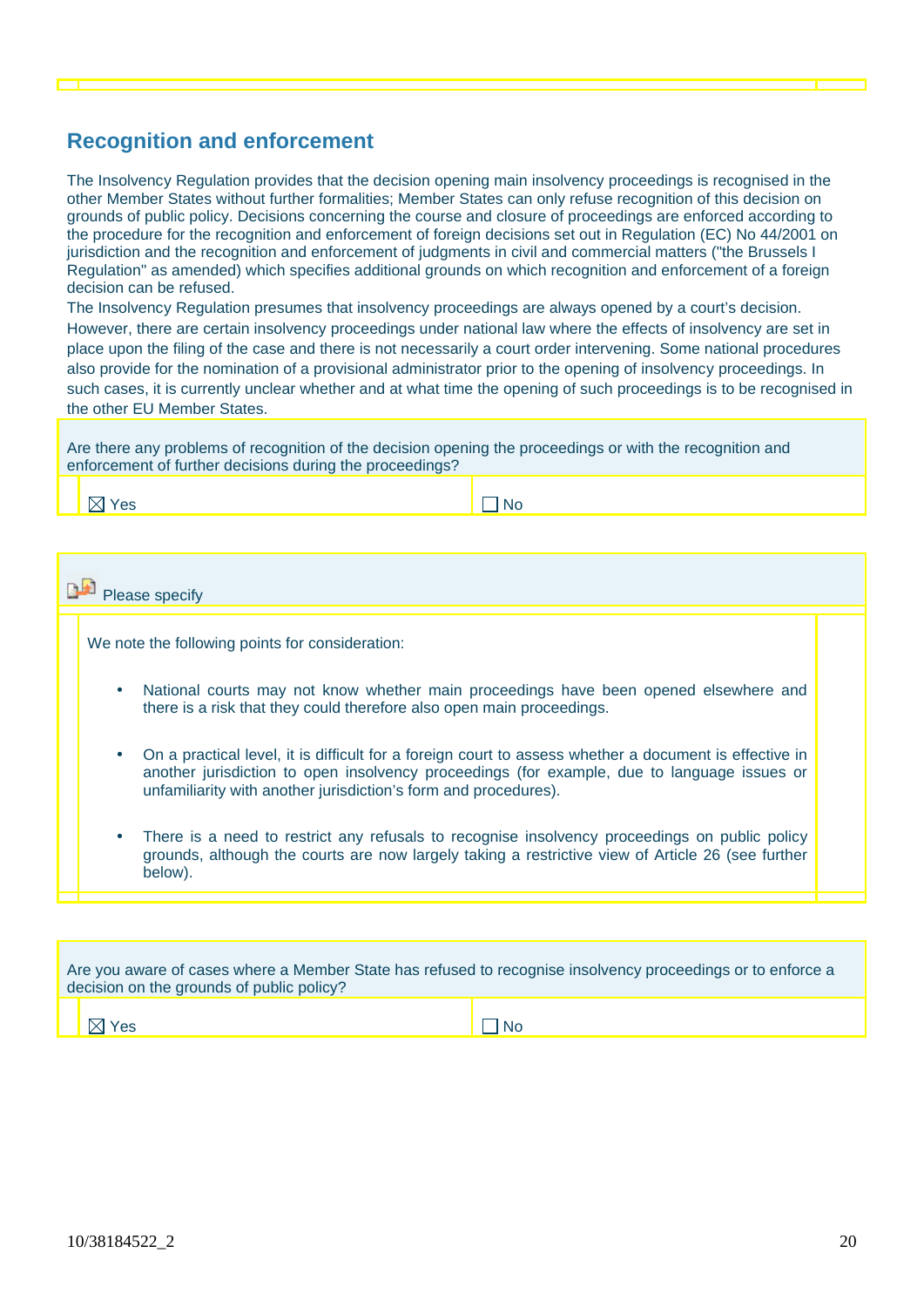**Please specify** 

While the majority of cases support a restrictive interpretation of Article 26 in accordance with the decision in *Eurofood*, we are aware of at least one first instance decision in *Hans Brochier Holdings*  Limited in which the recognition of English administrators appointed via an out-of-court route was refused for reasons including public policy objections (although ultimately it was held by the courts in both England and Germany that the company's COMI was in Germany and therefore these arguments were not considered by a higher German court).

Should the definition of the decision "opening insolvency proceedings" be amended to take into account national legal regimes where there is not or not always an actual court decision opening the proceedings?

 $Y$ es  $\begin{array}{ccc} & & \end{array}$ 

If so, how could this be done?

To date, Member States have taken a practical approach to the need for a court decision, recognising that this is not always necessary (as in the out-of-court appointment route for administrators in the UK, or a decision by creditors to "open" proceedings by way of a company voluntary arrangement). In light of the differences in national law in this regard, we would suggest that it be left to national law to determine the mechanism by which insolvency proceedings are said to have been opened. On this basis, provided the Annexes are stated to be definitive, no amendment to the definition of opening insolvency proceedings is necessary.

## **Publication of insolvency proceedings and the lodging of claims**

Yes No. → No. → No. → No. → No. → No. → No. → No. → No. → No. → No. → No. → No. → No. → No. → No. → No. → No. → No. → No. → No. → No. → No. → No. → No. → No. → No. → No. → No. → No. → No. → No. → No. → No. → No. → No. → N

The good functioning of cross-border insolvency proceedings relies on the exchange of information between insolvency practitioners, courts and creditors. In particular, a court opening insolvency proceedings needs to know whether the company is already subject to insolvency proceedings in another Member State. However, the Insolvency Regulation leaves it up to the insolvency practitioners to decide whether to request publication of the opening judgment in another Member State. At present, EU law does not contain an obligation to publish the opening of insolvency proceedings in an insolvency register nor does it provide for a way to search insolvency registers in other Member States.

| Do you agree that the absence of mandatory publication of the decision opening insolvency proceedings is a<br>problem? |  |  |  |  |
|------------------------------------------------------------------------------------------------------------------------|--|--|--|--|
|                                                                                                                        |  |  |  |  |

| If so, how would you like the situation to be improved?                      |                                                      |                                                                                                                         |                |  |  |  |  |  |  |
|------------------------------------------------------------------------------|------------------------------------------------------|-------------------------------------------------------------------------------------------------------------------------|----------------|--|--|--|--|--|--|
| Member States should<br>be required to register the<br>opening judgment in a | be required to register the<br>opening judgment in a | $\Box$ Member States should $\Box$ Member States should $\Box$<br>be required to register the<br>opening judgment in an | <b>I</b> Other |  |  |  |  |  |  |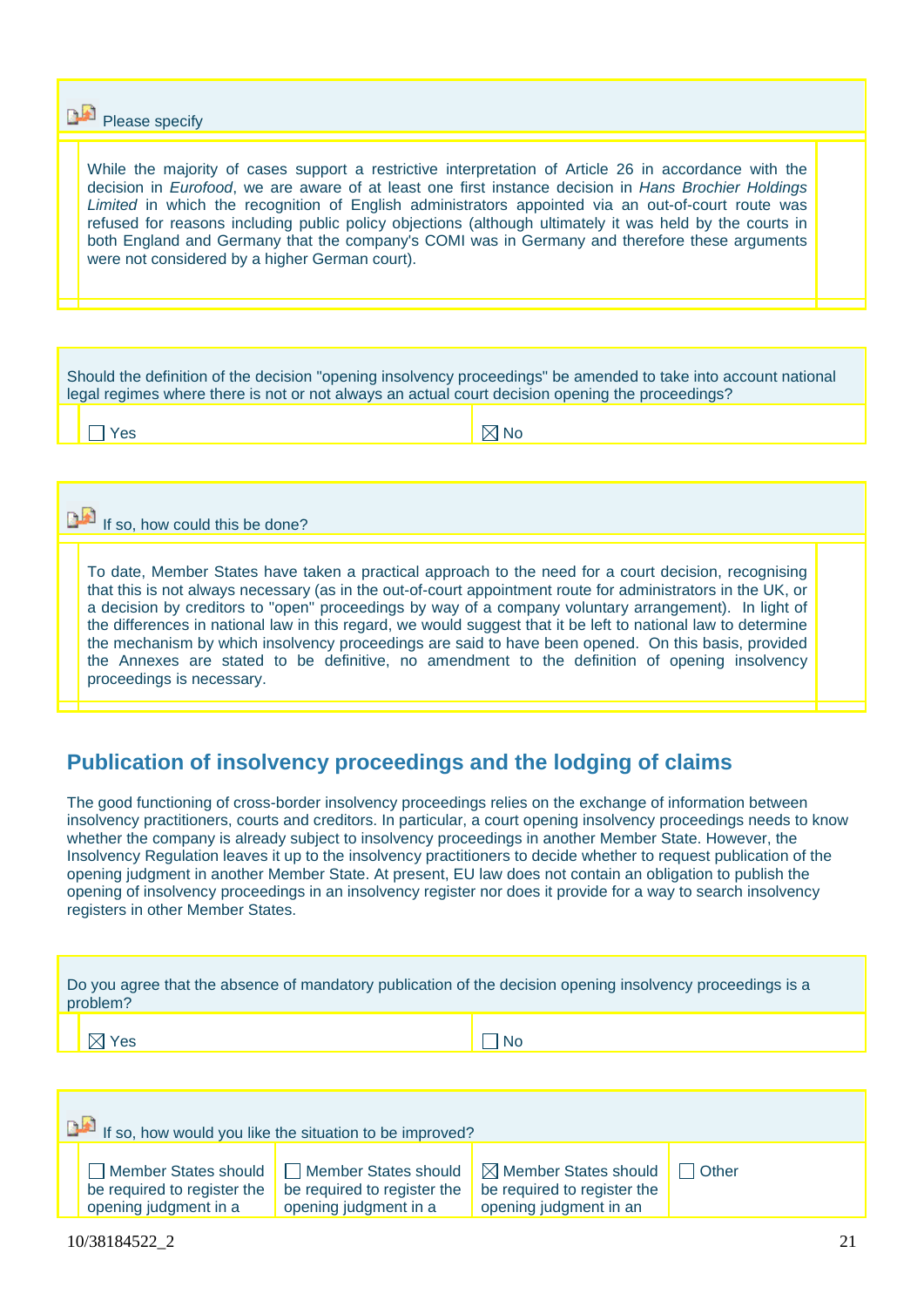|  | public register. | specific insolvency<br>register. | insolvency register based<br>on a common set of<br>entries to facilitate cross-<br>border searches and the<br>interconnection of<br>national insolvency<br>registers. If so, please<br>specify which type of<br>information should be<br>registered. |  |
|--|------------------|----------------------------------|------------------------------------------------------------------------------------------------------------------------------------------------------------------------------------------------------------------------------------------------------|--|
|--|------------------|----------------------------------|------------------------------------------------------------------------------------------------------------------------------------------------------------------------------------------------------------------------------------------------------|--|

# Please specify

We consider that the following information should be included in the register:

- Name of company / individual, registered address / address, company number
- Type of proceedings, whether main or secondary and date of commencement
- Name and address of officeholder / person to contact if debtor in possession proceedings
- If the register is a European-wide one, jurisdiction in which insolvency proceedings have been commenced.

Whilst an electronic European-wide register of insolvency proceedings has considerable merit, we are aware that few Member States currently require this information to be registered nationally in any comprehensive way and so, as things stand at present, a European-wide register could not simply provide links to the relevant national registers (and there may be problems with searching even if it were to do so). Furthermore, we suspect that, unless it is a European requirement that Member States provide this information (either by way of a European-wide register or through a series of national registers), it will be difficult for governments in the present economic climate to justify the expenditure required to establish such registers.

Given that a single European-wide register would be easier to search and it is just as easy to file the required information via a European central register than to do so locally, we are in favour of the idea of a central European-wide register containing the information set out above. We think the costs of translating this information into all of the official languages of the EU would be prohibitive but so long as the register is searchable by company name, we do not think this should be an issue. It would be necessary to register all insolvency proceedings commenced in the UK as it is not always clear, at the outset, whether there could be a cross-border element to those proceedings. However, given that an officeholder already has a number of local registration and filing requirements, it is hoped that this one could simply be added to the list.

If a European-wide register proves unviable, we would recommend the following:

- each Member State should maintain a register of insolvency proceedings involving companies registered under the laws of that Member State; and
- those opening insolvency proceedings in other Member States other than the state in which the debtor is registered should register details of such proceedings for entry on the register in the jurisdiction where the relevant company subject to such insolvency proceedings has its registered office.

This approach would allow for one search to be carried out covering insolvency proceedings in each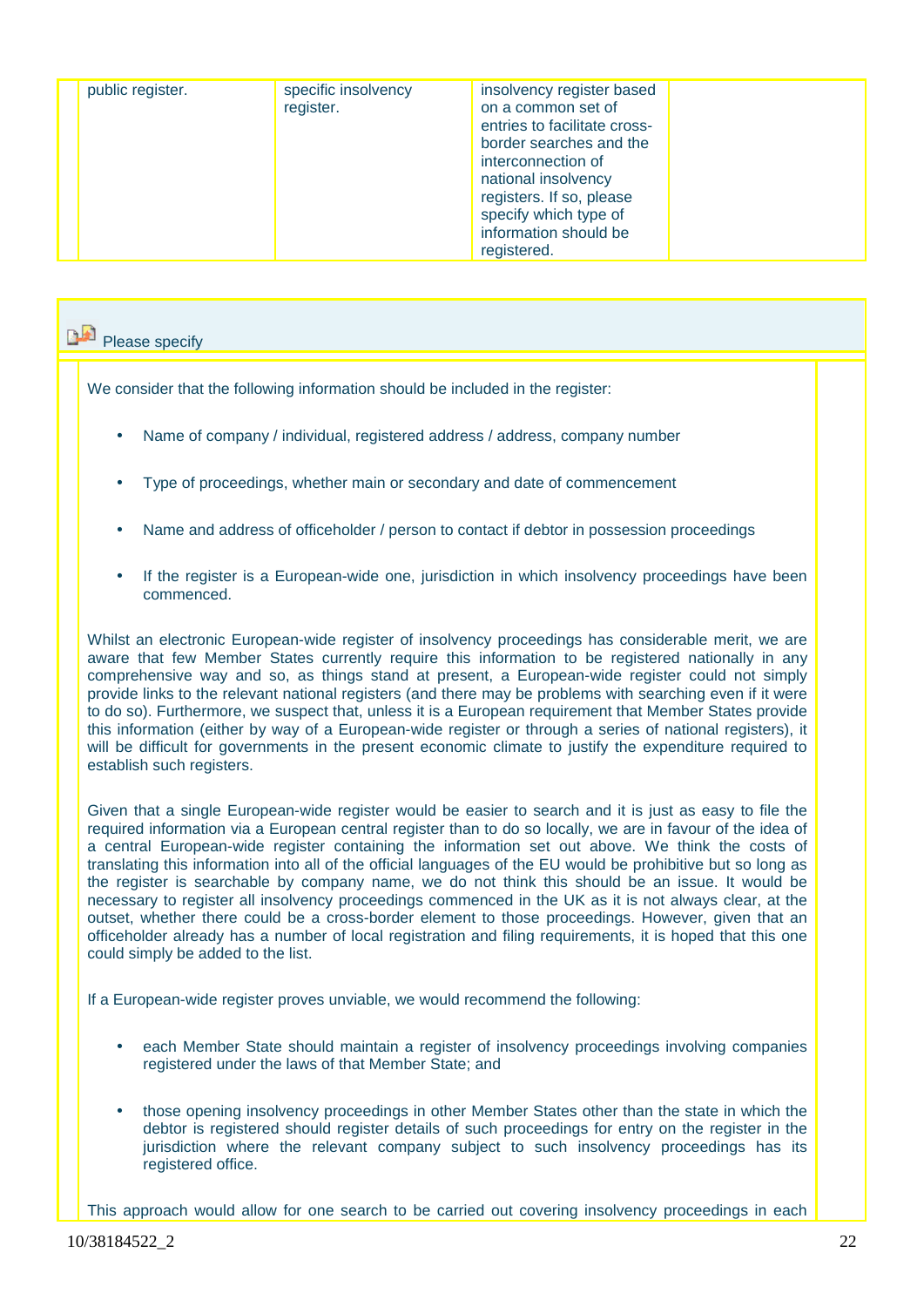| Member State (and therefore on a smaller register), which would make it easier to conduct accurate |  |  |  |  |  |  |  |
|----------------------------------------------------------------------------------------------------|--|--|--|--|--|--|--|
| searches.                                                                                          |  |  |  |  |  |  |  |

The Insolvency Regulation guarantees creditors the right to equal access to insolvency proceedings opened in another Member State. It obliges the court opening the proceedings or the insolvency practitioners to inform all known creditors of the conditions for lodging their claims. The information is to be provided in the language of the Member State of the opening of proceedings. Foreign creditors may lodge their claims in their own language but be ready to provide translation upon request.

| Are there any problems in general with the lodging of claims in another Member State or the treatment of foreign<br>creditors? |                |  |  |  |  |  |  |  |  |
|--------------------------------------------------------------------------------------------------------------------------------|----------------|--|--|--|--|--|--|--|--|
| res /                                                                                                                          | $\boxtimes$ No |  |  |  |  |  |  |  |  |
|                                                                                                                                |                |  |  |  |  |  |  |  |  |

| Please specify                    |  |  |  |  |  |
|-----------------------------------|--|--|--|--|--|
| We are not aware of any problems. |  |  |  |  |  |
|                                   |  |  |  |  |  |
|                                   |  |  |  |  |  |
|                                   |  |  |  |  |  |

Are there any difficulties with the Insolvency Regulation's rules on languages for information to creditors and the lodging of claims? In particular, have you experienced difficulties with lodging claims in a foreign language, for example, delays or high translation costs?

| Please specify                        |  |  |  |  |  |
|---------------------------------------|--|--|--|--|--|
| We are not aware of any difficulties. |  |  |  |  |  |
|                                       |  |  |  |  |  |

## **Differences in national insolvency laws**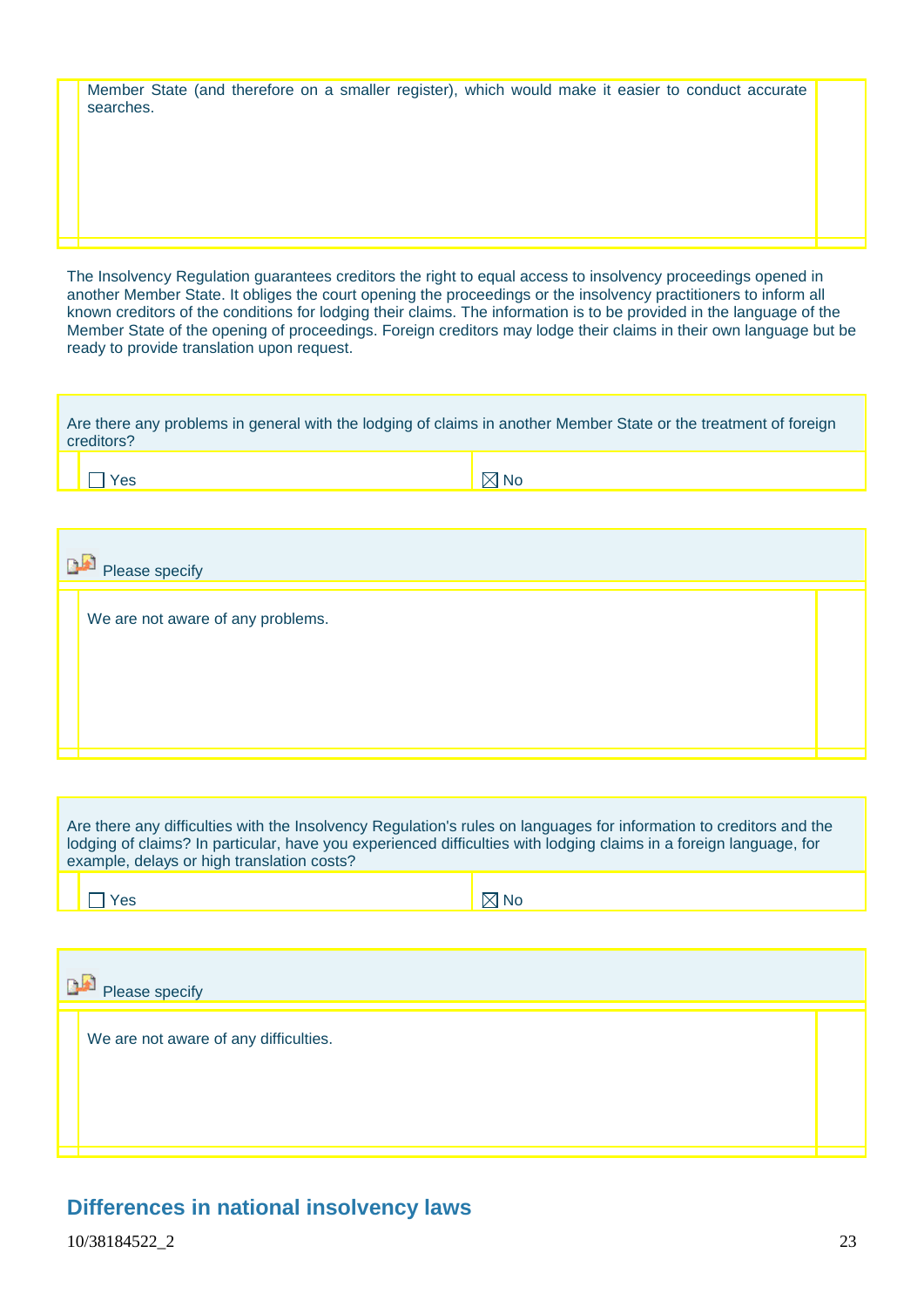The Insolvency Regulation contains rules on jurisdiction, recognition and enforcement and the law applicable to insolvency proceedings. It does not, in principle, harmonise substantive insolvency law. National insolvency laws vary widely among Member States and, according to recent studies, these disparities can create obstacles to the proper administration of cross-border insolvencies and difficulties for companies having cross-border activities or assets in the EU.

Studies have also analysed the relation between the efficiency of national legal regimes on insolvency and entrepreneurial activity and have highlighted that a number of inefficiencies in insolvency law can hamper doing business in the country in question. At the same time, an expedited national insolvency procedure may not sufficiently grant the parties the possibility to contest decisions taken by the court, thereby preventing them from asserting their rights.

In your view, do the differences in national insolvency law create obstacles to the proper administration of crossborder insolvency proceedings or difficulties for companies having cross-border activities or assets in different Member States?

Yes No. In the North South of North South of North South of North South of North South of No

If so, what are the main areas where common rules would be useful in the EU?

While there are, inevitably, differences between Member States' national laws, we consider that an attempt to harmonise requirements would require an extensive reworking of insolvency laws, with the potential for resulting inconsistencies and uncertainty. Even aspects which may seem relatively procedural or non-contentious can have knock-on consequences and need to be considered in the context of the insolvency proceedings as a whole. As market practice has shown (and as noted above in respect of COMI shifts), variations in Member States' procedures can be used to effect corporate rescues that result in better outcomes for creditors. As such, we consider that the Insolvency Regulation should continue to provide for a cross-border framework, with appropriate choice of law and recognition provisions, which supports the flexibility of the current system.

| In your view, are there important inefficiencies in your national insolvency law? |                   |     |  |  |
|-----------------------------------------------------------------------------------|-------------------|-----|--|--|
|                                                                                   | $\boxtimes$ l Yes | No. |  |  |
|                                                                                   |                   |     |  |  |

If so, should these inefficiencies be addressed at EU level?

The important inefficiencies in English insolvency law include administration expenses and out-of-court appointments. These need to be dealt with at a national level and do not require EU intervention.

| Do you consider that your national insolvency law strikes an adequate balance between the need for efficient<br>proceedings and the parties' right to an effective remedy? |      |  |  |
|----------------------------------------------------------------------------------------------------------------------------------------------------------------------------|------|--|--|
| $\boxtimes$ Yes                                                                                                                                                            | l No |  |  |
| 10/38184522 2                                                                                                                                                              | 24   |  |  |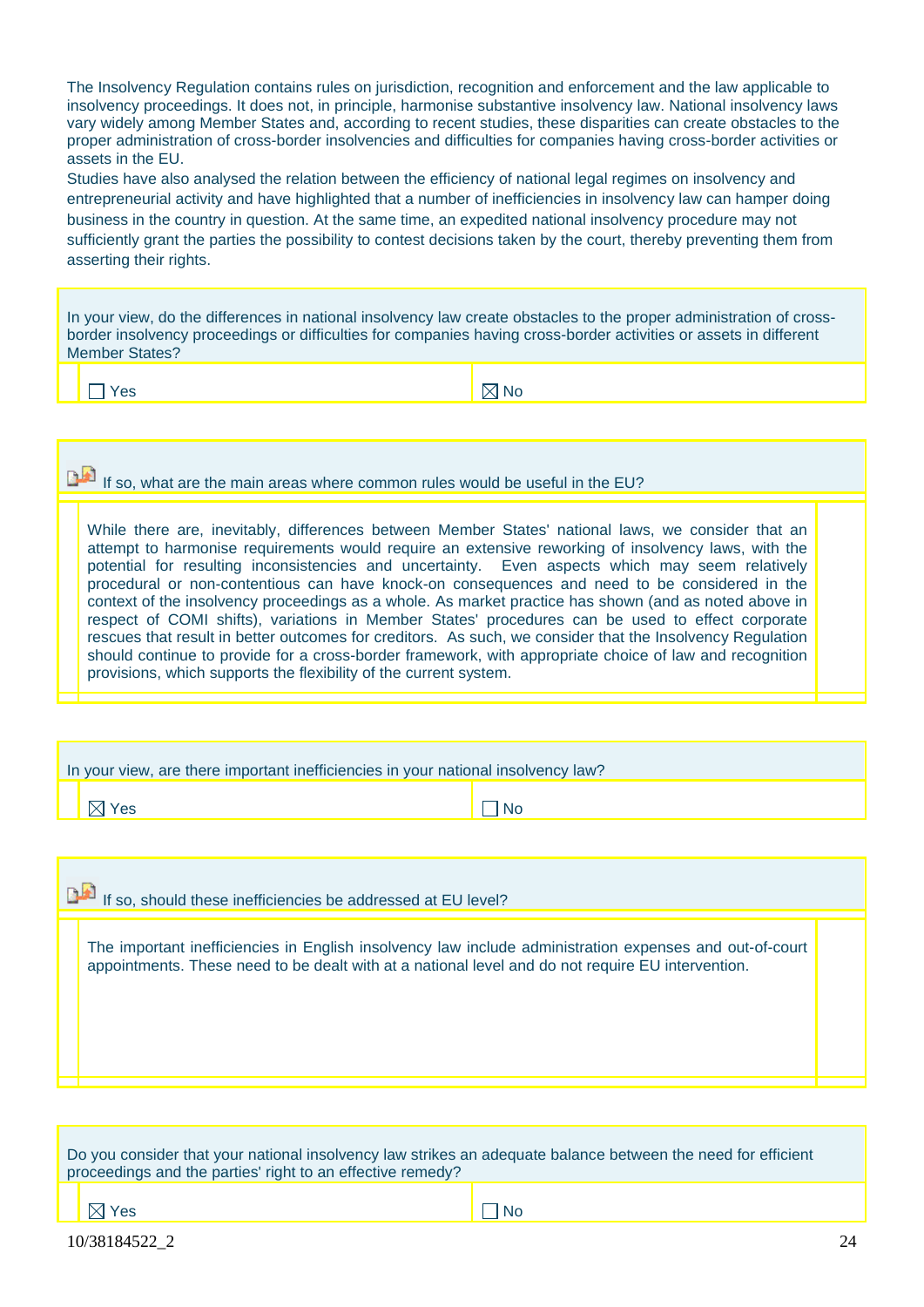| <b>DE</b> Please specify |  |  |  |
|--------------------------|--|--|--|
|                          |  |  |  |
|                          |  |  |  |

# **Cost of Proceedings**

| In your view, are the costs of cross-border insolvency proceedings disproportionate with respect to the debt? |                |  |  |
|---------------------------------------------------------------------------------------------------------------|----------------|--|--|
| $\vert$   $\vert$ Yes                                                                                         | $\boxtimes$ No |  |  |

# If so, what are the most problematic cost elements and how could they be reduced?

The costs of cross-border insolvency proceedings are generally driven by the following variables:

- the duration of the insolvency process:
- the behaviour of the stakeholders involved; and
- the complexity of the issues dealt with throughout the process,

whereby, the longer the insolvency process lasts and the less co-operative stakeholders are, the more likely it is that the insolvency costs will be disproportionate. And further, the higher the complexity of the issues the more time-consuming and therefore costly. However, these costs are, to a large extent, inevitable given the subject matter and do not need to be addressed at the level of EU law. Furthermore, in a number of cases, while the costs have been high, the return to creditors has also been high (and much higher than would have been the case had there been no coordination of the proceedings at a cross-border level).

| In your view, are the costs of cross-border restructuring or reorganisation disproportionate? |                |  |  |  |  |
|-----------------------------------------------------------------------------------------------|----------------|--|--|--|--|
| 'es                                                                                           | $\boxtimes$ No |  |  |  |  |
|                                                                                               |                |  |  |  |  |

If so, is this an obstacle to reorganisation and continuation of business? How could they be reduced?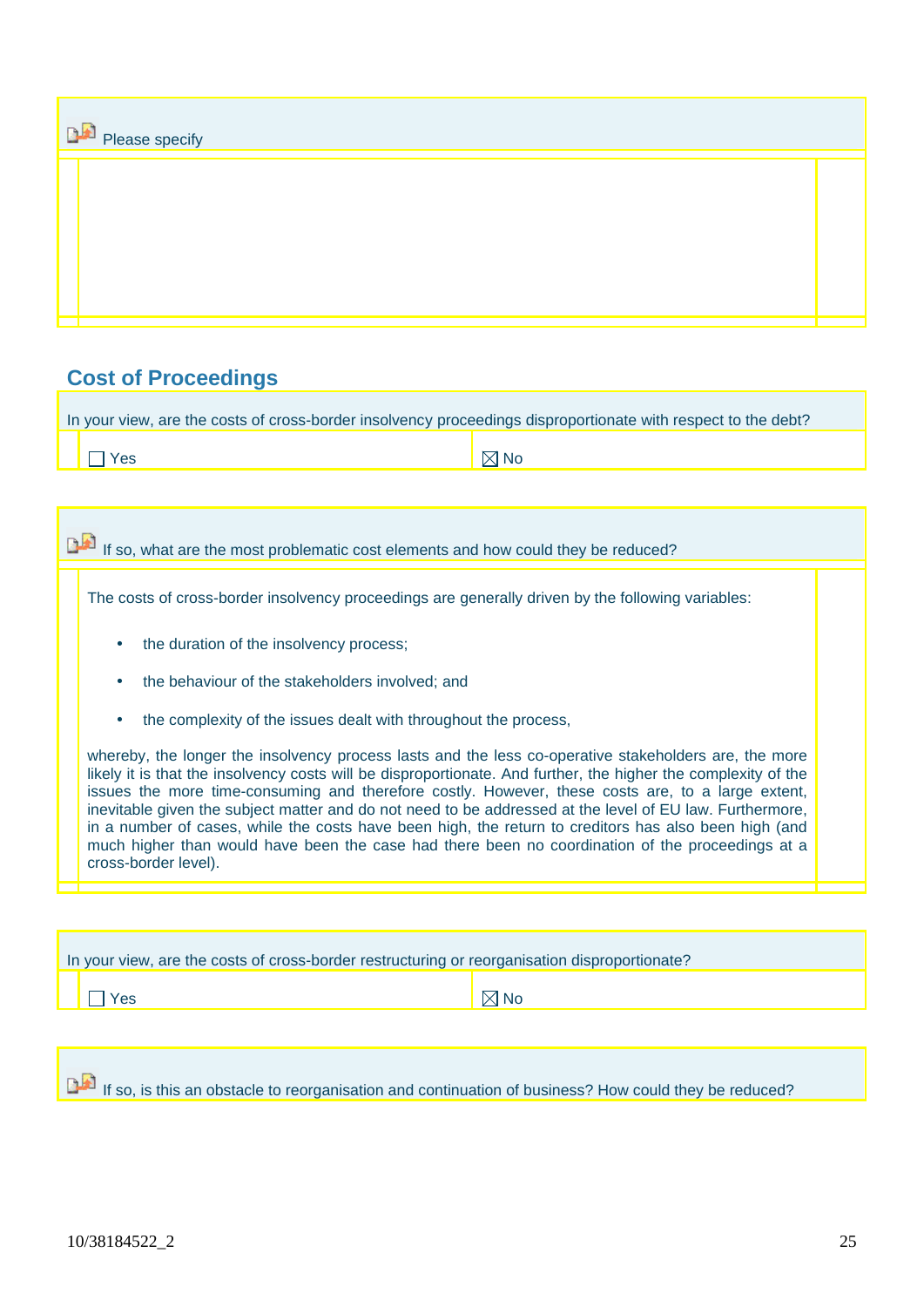The costs of cross border restructurings are likely to be less disproportionate in practice given that a restructuring is a voluntary process and driven by the creditors.

However, there are two factors that make a cross border restructuring more expensive:

- in the case of an out of court, consensual restructuring, there is no automatic recognition in other Member States; and
- in certain cases, the lack of automatic recognition in other Member States may be an important factor for a company to implement a restructuring in England to benefit from other recognition tools available here (such as the UNCITRAL Model Law, or section 426 of the Insolvency Act 1986).

We would note that there are a significant number of cross-border out of court restructurings that are undertaken quickly and efficiently (with the impact that costs are low). However, these cross-border restructurings do not gain as much press attention.

| Should there be simplified insolvency regimes at reduced costs for certain debtors, in particular self-employed<br>persons and SMEs? |
|--------------------------------------------------------------------------------------------------------------------------------------|
|                                                                                                                                      |

Yes No. In the North South of the North South of the North South of the North South of the North South of the N

## If so, what kind of regime would you propose?

Outside of a bankruptcy context, our experience shows that special regimes for SMEs are, in practice, rarely used. For example, we are aware of only a limited number of cases where a company has availed itself of the small company moratorium that exists in a company voluntary arrangement.

## **Other Issues**

Is there any other aspect which should be addressed in the context of the revision of the Insolvency Regulation?

We note the following issues which should be addressed:

### **Directors Duties**

Directors' duties are not directly addressed in the Insolvency Regulation. It would benefit the directors of a company facing financial difficulties if there was greater certainty as to the basis on which their conduct would subsequently be judged and the law that would be applied in this context. The following issues need to be considered:

- the impact of a COMI shift on directors' duties where, following a COMI shift, the company's directors may assume different statutory obligations and liabilities;
- the potential for the director to incur liability with respect to a breach of any obligation to file for